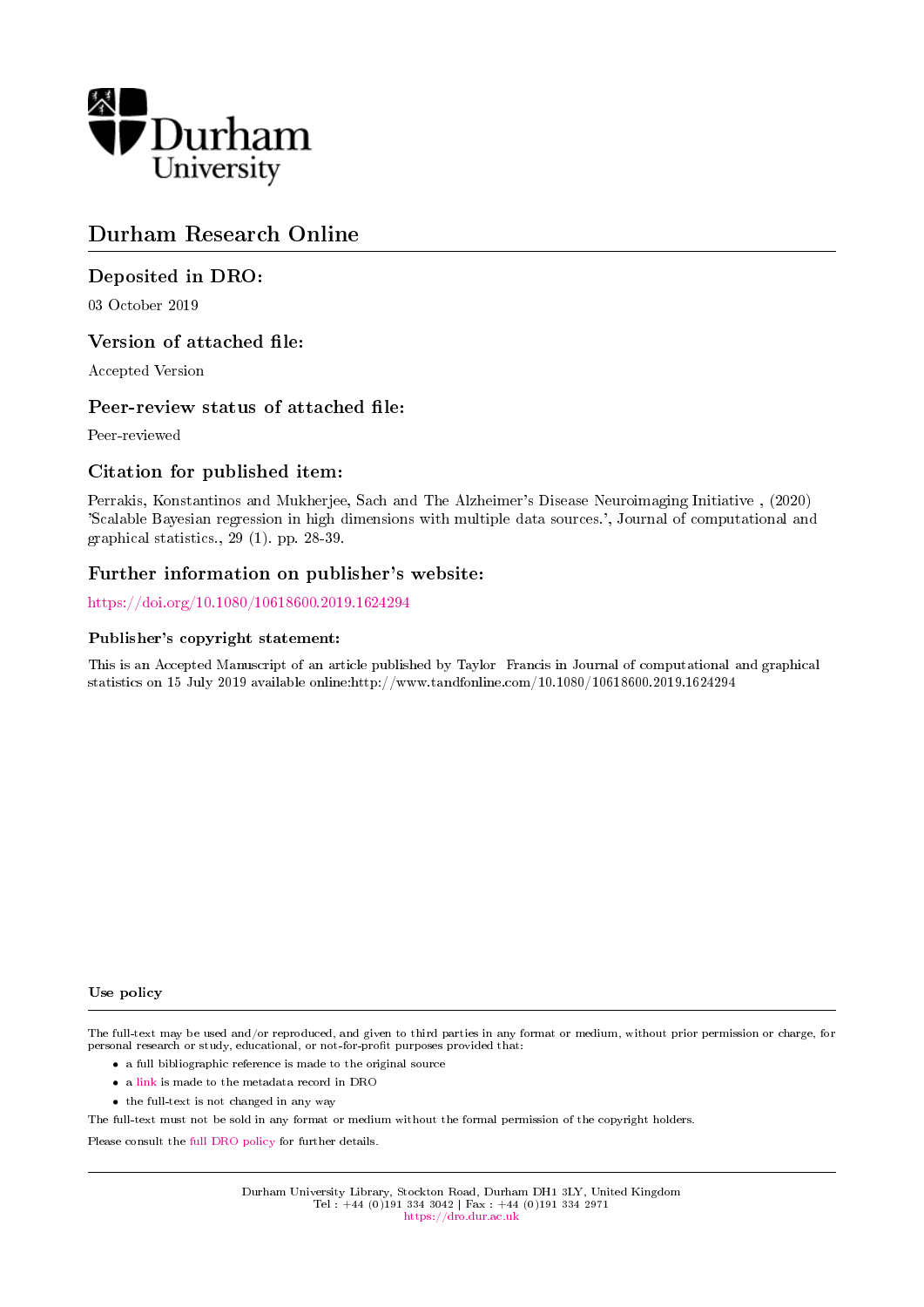# Scalable Bayesian regression in high dimensions with multiple data sources

Konstantinos Perrakis<sup>†</sup>, Sach Mukherjee<sup>†</sup> and The Alzheimers Disease Neuroimaging Initiative<sup>∗</sup>

:Statistics and Machine Learning, German Center for Neurodegenerative Diseases (DZNE), Bonn, Germany.

#### Abstract

Applications of high-dimensional regression often involve multiple sources or types of covariates. We propose methodology for this setting, emphasizing the "wide data" regime with large total dimensionality  $p$  and sample size  $n \ll p$ . We focus on a flexible ridgetype prior with shrinkage levels that are specific to each data type or source and that are set automatically by empirical Bayes. All estimation, including setting of shrinkage levels, is formulated mainly in terms of inner product matrices of size  $n \times n$ . This renders computation efficient in the wide data regime and allows scaling to problems with millions of features. Furthermore, the proposed procedures are free of user-set tuning parameters. We show how sparsity can be achieved by post-processing of the Bayesian output via constrained minimization of a certain Kullback-Leibler divergence. This yields sparse solutions with adaptive, source-specific shrinkage, including a closed-form variant that scales to very large  $p$ . We present empirical results from a simulation study based on real data and a case study in Alzheimer's disease involving millions of features and multiple data sources.

Keywords: Bayesian post-processing, high-dimensional regression, multiple data types, prediction, ridge regularization, shrinkage priors

## 1 Introduction

Advances in data acquisition have meant that studies in many fields now routinely include multiple sources of features, such as different data types, with one or more of the sources being high-dimensional. To fix ideas, consider a biomedical setting in which samples indexed by  $i=1,\ldots, n$  each have response  $y_i$  and features of several types  $k=1,\ldots, K$  (representing say genetic data, imaging, clinical covariates and so on) with respective dimensionalities

<sup>\*</sup>Data used in preparation of this article were obtained from the Alzheimers Disease Neuroimaging Initiative (ADNI) database (adni.loni.usc.edu). As such, the investigators within the ADNI contributed to the design and implementation of ADNI and/or provided data but did not participate in analysis or writing of this report. A complete listing of ADNI investigators can be found at: [http://adni.loni.usc.edu/wp-content/](http://adni.loni.usc.edu/wp-content/uploads/how_to_apply/ADNI_Acknowledgement_List.pdf) [uploads/how\\_to\\_apply/ADNI\\_Acknowledgement\\_List.pdf](http://adni.loni.usc.edu/wp-content/uploads/how_to_apply/ADNI_Acknowledgement_List.pdf)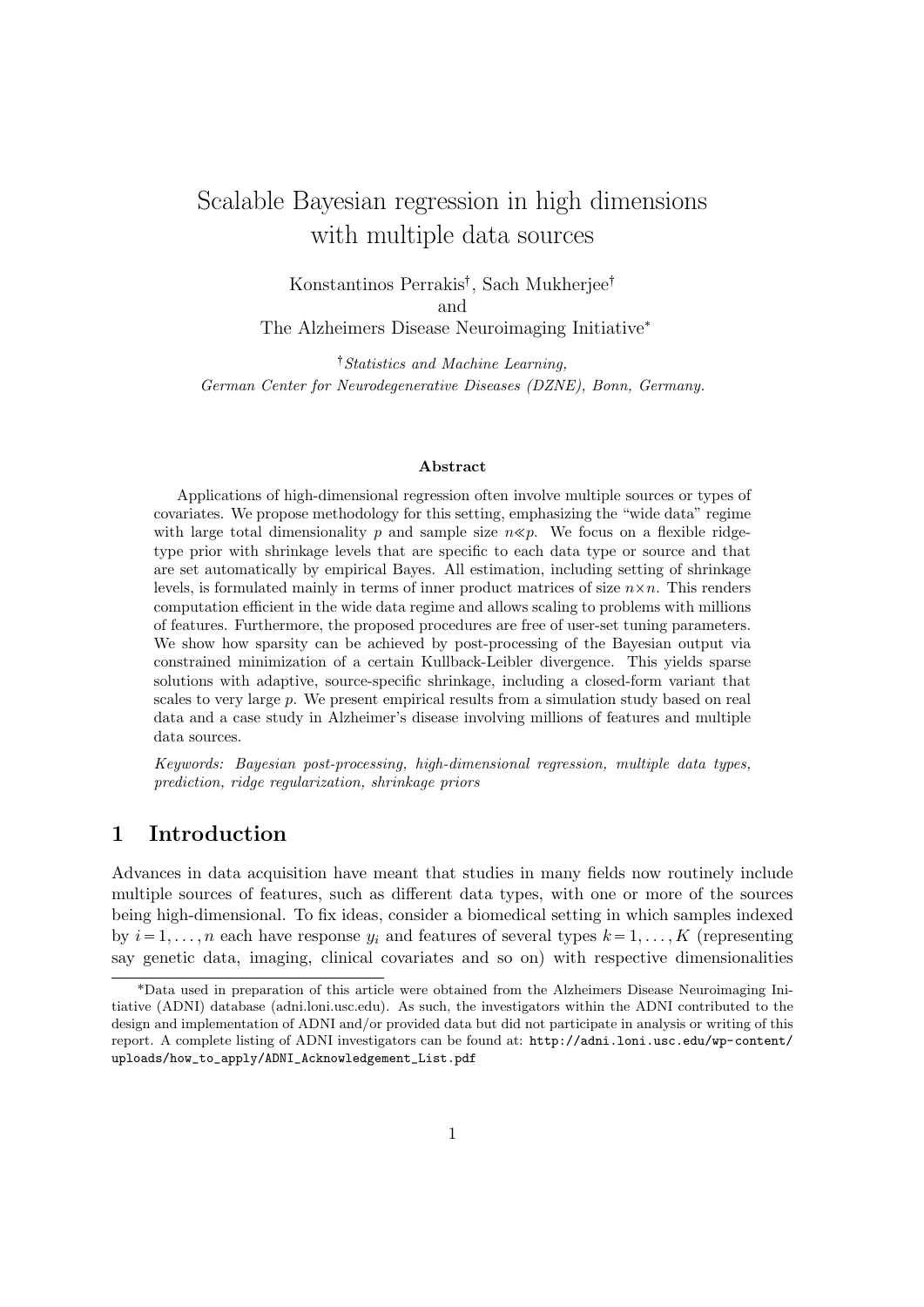$p_1, \ldots, p_K$ . We refer to the different types of feature as sources. The  $p_k$ 's are the sourcespecific dimensionalities and  $p = \sum_{k=1}^{K} p_k$  is the total dimensionality. We consider a specific example of this kind below, in the context of Alzheimer's disease.

Constructing regression models using such data is challenging, because the relevance of the sources may be quite unequal (and unknown in advance) and the total dimension  $p$  may be large. This motivates a need for methodology that can cope with multiple sources and that scales to high dimensions.

Methods for high-dimensional regression are now well established and include regularized least-squares approaches such as the lasso and extensions [\(Tibshirani,](#page-23-0) [1996;](#page-23-0) [Tibshirani et al.,](#page-23-1) [2005;](#page-23-1) [Yuan and Lin,](#page-23-2) [2006\)](#page-23-2), elastic net [\(Zou and Hastie,](#page-23-3) [2005\)](#page-23-3), SCAD [\(Fan and Li,](#page-21-0) [2001\)](#page-21-0), and Bayesian analogues (see [Kyung et al.,](#page-22-0) [2010,](#page-22-0) for a review). A range of Bayesian approaches have been proposed, notably those based on shrinkage priors, often coupled with variable selection, see for instance [Yuan and Lin](#page-23-4) [\(2005\)](#page-23-4); [Park and Casella](#page-22-1) [\(2008\)](#page-22-1); [Hans](#page-22-2) [\(2010\)](#page-22-2); [Griffin](#page-22-3) [and Brown](#page-22-3) [\(2010\)](#page-22-3); [Carvalho et al.](#page-21-1) [\(2010\)](#page-21-1), and [Armagan et al.](#page-21-2) [\(2013\)](#page-21-2), among others. However, in the very large p case many available methods become computationally cumbersome or intractable and effective source-specific shrinkage remains hard to achieve.

In this paper we put forward an approach to regression in the multiple-source, highdimensional setting. Specifically:

- We consider a generalized ridge-type prior with shrinkage that adjusts to individual data sources, with the corresponding shrinkage levels estimated from the data.
- We show that estimation (including setting of tuning parameters) can be formulated in a way that renders computation efficient for "wide" data, even for very large  $p$  and over multiple sources.
- We introduce sparsifications that achieve competitive prediction performance and that provide a fast yet multivariate technique for discarding non-influential features.

Thus, we consider the case of data from multiple sources with source-specific dimensionalities  $p_k$  that could differ by many orders of magnitude, with total p large and a priori unknown source-specific importance. The main strength of our methods is their ability to use sourcespecific shrinkage to automatically adapt to signals spread across multiple sources.

There has been much interesting work on group selection approaches in regression (reviewed in [Huang et al.,](#page-22-4) [2012\)](#page-22-4). The group lasso [\(Yuan and Lin,](#page-23-2) [2006\)](#page-23-2) allows specification of covariate subsets that can then be selected as groups; however, applying the group lasso in the current setting (by identifying groups with sources) would not be useful because sources would then simply be either included or excluded (without within-source regularization). The sparse group lasso [\(Simon et al.,](#page-23-5) [2013\)](#page-23-5) permits additional regularization via within-group sparsity but its use here would require a nontrivial extension to source-specific penalties whose tuning would be difficult if not intractable in the very high-dimensional, multiple source setting. [Dondelinger et al.](#page-21-3) [\(2018\)](#page-21-3) consider the case of penalized regression over multiple subgroups of samples; this is quite different from the present setting of sources of covariates (i.e., we focus on the columns, not the rows), also the authors do not tackle the very high-dimensional case.

Ridge-type estimators are among the oldest and best studied regularized regression tools, whether from a penalized likelihood or Bayesian viewpoint. Our results build on these classical tools, developing a variant of the ridge prior to deal with multiple-source, high-dimensional problems. The subsequent sparsification step that we consider is an example of an emerging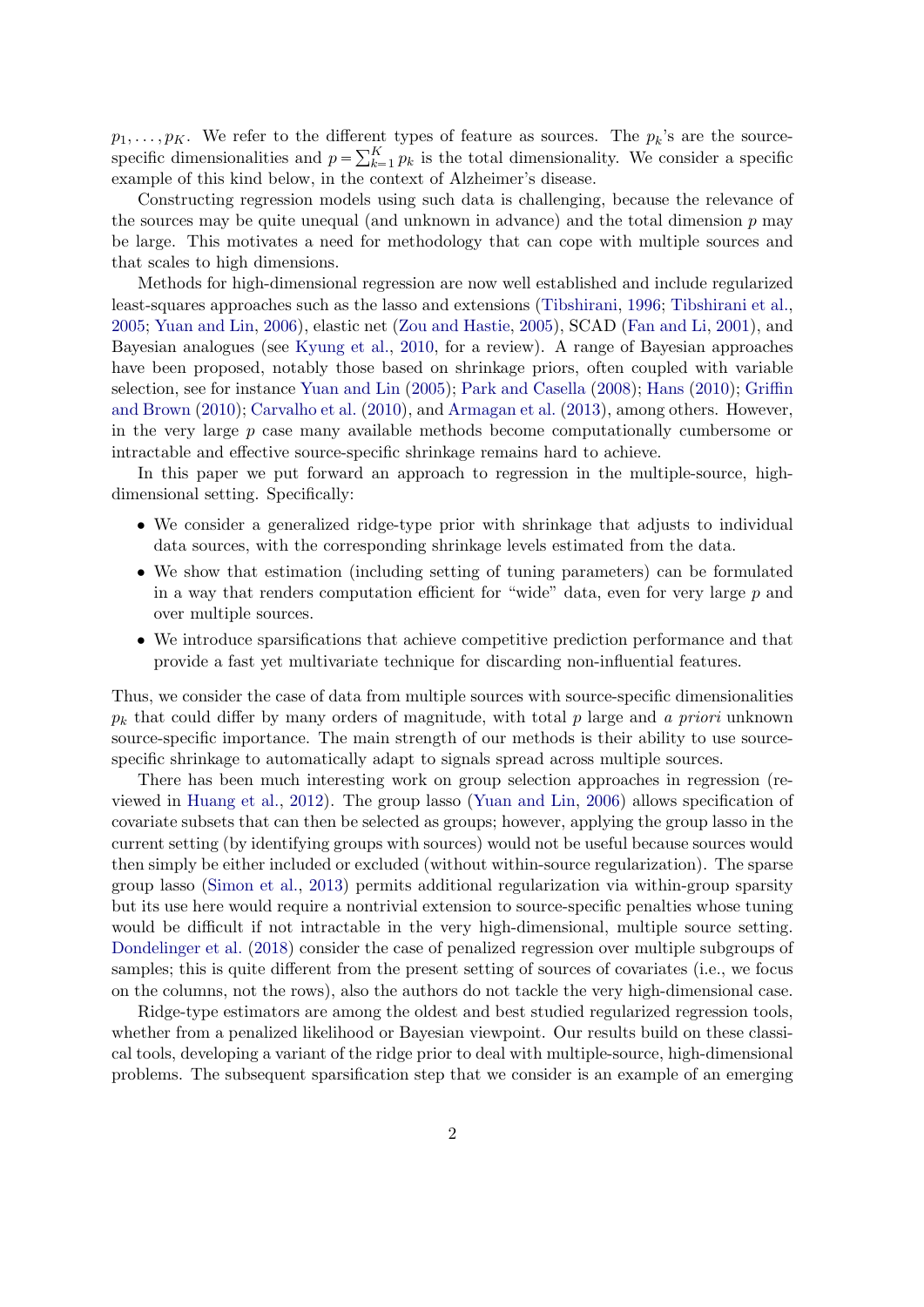class of posterior post-processing methods and yields a solution which is similar to the penalized credible region (pCR, [Bondell and Reich,](#page-21-4) [2012\)](#page-21-4) and the decoupled shrinkage selection (DSS, [Hahn and Carvalho,](#page-22-5) [2015\)](#page-22-5) solutions. In contrast to pCR and DSS we develop our approach via a certain Kullback-Leibler divergence. Interestingly, we can recover the pCR solution as a special case. Our approach can take advantage of the information from the initial ridge step and thus allows parameter-specific as well as source-specific penalization. In addition, we propose a relaxed variant which leads to a closed-form solution that is immediately applicable to problems involving millions of predictors. The primary motivation for this work is the need for efficient and interpretable predictive models in high-dimensional biomedical applications. We emphasize that the sparse extensions proposed are mainly aimed at achieving parsimonious prediction rather than variable selection per se. However, we also discuss some preliminary empirical results on variable selection using the class of methods proposed here.

As a topical example of a multiple-source, high-dimensional problem, we consider a case study in Alzheimer's disease (AD). AD is a neurodegenerative condition in which prediction of future disease course is a central research topic. AD is multifactorial in the sense of being mediated via multiple underlying biological processes and several current and emerging large-scale studies span multiple data types. These include the Alzheimer's Disease Neuroimaging Initiative (ADNI) [\(Mueller et al.,](#page-22-6) [2005\)](#page-22-6), the Rhineland study ([http:](http://www.rheinland-studie.de) [//www.rheinland-studie.de](http://www.rheinland-studie.de)), and the UK Biobank (<http://www.ukbiobank.ac.uk>) (this is a broader study including neurodegeneration-related data). The data we consider are from ADNI which is a large-scale longitudinal study involving multiple data modalities; we focus specifically on the prediction of future cognitive scores, as described in detail below.

The remainder of this paper is organized as follows. In Section [2](#page-3-0) we introduce the scalable Bayesian regression (SBR) approach, describing model formulation, prior specification, and tuning of shrinkage levels. Section [3](#page-7-0) deals with the sparse extension of the methodology, sparse SBR (SSBR), including a general solution and a relaxed variant for the very large p case. The relationship between SSBR and pCR is discussed. We further introduce an adaptive approach to regulate induced sparsity. Results and comparisons with standard penalized likelihood approaches from a simulation study are presented in Section [4,](#page-11-0) while the AD case study appears in Section [5.](#page-17-0) The paper concludes with a discussion in Section [6.](#page-19-0)

## <span id="page-3-0"></span>2 Scalable Bayesian regression

#### 2.1 Model

Let **y** be a  $n \times 1$  vector of responses and  $\mathbf{X}_1, \ldots, \mathbf{X}_K$  denote covariate or feature matrices from K data sources. Each  $\mathbf{X}_k$  is of size  $n \times p_k$  so that the total number of potential predictors is  $p = \sum_{k=1}^{K} p_k$ . We consider the normal linear model

$$
\mathbf{y} = \mathbf{X}_1 \boldsymbol{\beta}_1 + \mathbf{X}_2 \boldsymbol{\beta}_2 + \cdots + \mathbf{X}_K \boldsymbol{\beta}_K + \boldsymbol{\varepsilon}, \quad \boldsymbol{\varepsilon} \sim \mathrm{N}_n(\mathbf{0}, \mathbf{I}_n \sigma^2),
$$

where each  $\beta_k$  is a  $p_k$ -vector of regression coefficients,  $N_n(\mu, \Sigma)$  denotes an *n*-dimensional multivariate normal density with mean  $\mu$  and covariance  $\Sigma$ , and  $\boldsymbol{I}_n$  is the  $n \times n$  identity matrix. Without loss of generality we assume throughout that all data are standardized. Let  $\mathbf{X} = [\mathbf{X}_1 \cdots \mathbf{X}_K]$  and  $\boldsymbol{\beta} = (\boldsymbol{\beta}_1^T, \cdots, \boldsymbol{\beta}_K^T)^T$  denote the respective global  $n \times p$  predictor matrix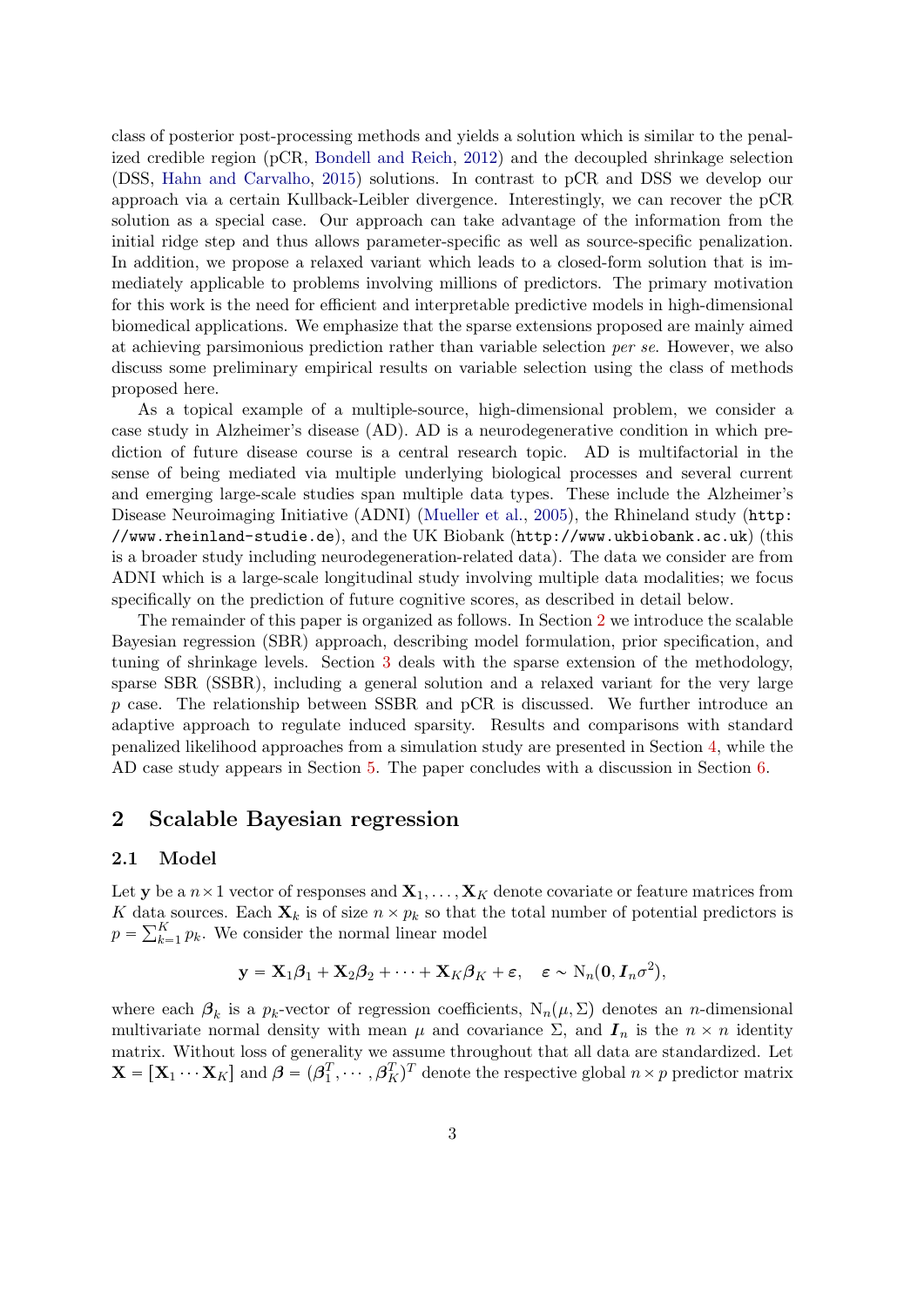and p-vector of regression coefficients (here, "global" means with all sources taken together). Then, with prior  $\pi$  the full model under consideration is

$$
\mathbf{y} \sim N_n(\mathbf{X}\boldsymbol{\beta}, \mathbf{I}_n \sigma^2),
$$
 with  $\boldsymbol{\beta} | \sigma^2 \sim \pi(\boldsymbol{\beta} | \sigma^2)$  and  $\pi(\sigma^2) \propto 1 / \sigma^2$ .

The improper prior for  $\sigma^2$  (Jeffreys' prior) is a common option for linear regression models. The crucial aspect of prior formulation for the multiple-source, high-dimensional setting under consideration is the construction of  $\pi(\beta|\sigma^2)$ , as we discuss in detail below.

#### 2.2 The prior on  $\beta$

The SBR approach is based on a natural generalization of the standard ridge prior. Specifically, the prior on  $\beta$  is

<span id="page-4-0"></span>
$$
\beta \mid \lambda, \sigma^2 \sim N_p(\mathbf{0}, \mathbf{\Lambda}^{-1} \sigma^2), \tag{1}
$$

where  $\boldsymbol{\lambda} = (\lambda_1, \cdots, \lambda_K)^T$ ,  $\boldsymbol{\Lambda} = \text{diag}(\boldsymbol{\Lambda}_1, \cdots, \boldsymbol{\Lambda}_K)$ , and  $\boldsymbol{\Lambda}_k = \lambda_k \boldsymbol{I}_{p_k}$  with  $\lambda_k > 0$ , for  $k =$ 1,..., K. Here each  $\lambda_k$  is a source-specific shrinkage level on the corresponding  $\beta_k$ . The special case  $K=1$  recovers the standard ridge prior with just one shrinkage level (and indeed the solutions presented below could be used to give a scalable implementation of classical ridge with a single  $\lambda$ ). However, when dealing with multiple data sources the various data sources may differ in importance. This motivates a need for source-specific penalties that can adjust to account for such differences and additionally provide potentially useful information about the relevance of specific data sources.

At this point it is useful to define the quantity

$$
\mathbf{G}_{\lambda} \stackrel{\text{def}}{=} \sum_{k=1}^{K} \lambda_k^{-1} \mathbf{X}_k \mathbf{X}_k^T.
$$
 (2)

All formulas presented in the remainder of this Section are cast in terms of  $G_{\lambda}$ . Importantly, this means that the key computations under SBR can be formulated so as to require only a one-off computation of these individual inner product (Gram) matrices  $\mathbf{X}_k \mathbf{X}_k^T$  of size  $n \times n$ (these calculations can be easily implemented in parallel) followed mainly by operations on those matrices. As we show below, for wide data with large p, this gives a practical way to implement SBR.

#### 2.3 Inference

Under the conjugate prior in [\(1\)](#page-4-0) the posterior distribution of  $\beta$  is given by

$$
\boldsymbol{\beta} \mid \mathbf{y}, \boldsymbol{\lambda}, \sigma^2 \sim \mathrm{N}_p(\hat{\boldsymbol{\beta}}, \boldsymbol{\Sigma}_{\boldsymbol{\beta}} \sigma^2), \tag{3}
$$

where  $\hat{\beta} = \Sigma_{\beta} \mathbf{X}^T \mathbf{y}$  and  $\Sigma_{\beta} = (\mathbf{X}^T \mathbf{X} + \mathbf{\Lambda})^{-1}$ . Calculating the posterior mode directly involves a  $p \times p$  matrix inversion. For  $p > n$  we instead use

<span id="page-4-1"></span>
$$
\hat{\beta} = \Lambda^{-1} \mathbf{X}^T \mathbf{w}_{\lambda},\tag{4}
$$

where  $w_{\lambda} = [y - (I_n + G_{\lambda})^{-1}G_{\lambda}y]$  is an *n*-vector whose calculation involves only an  $n \times n$ matrix inversion. The derivation of  $(4)$  is provided in [A](#page-24-0)ppendix A of the supplementary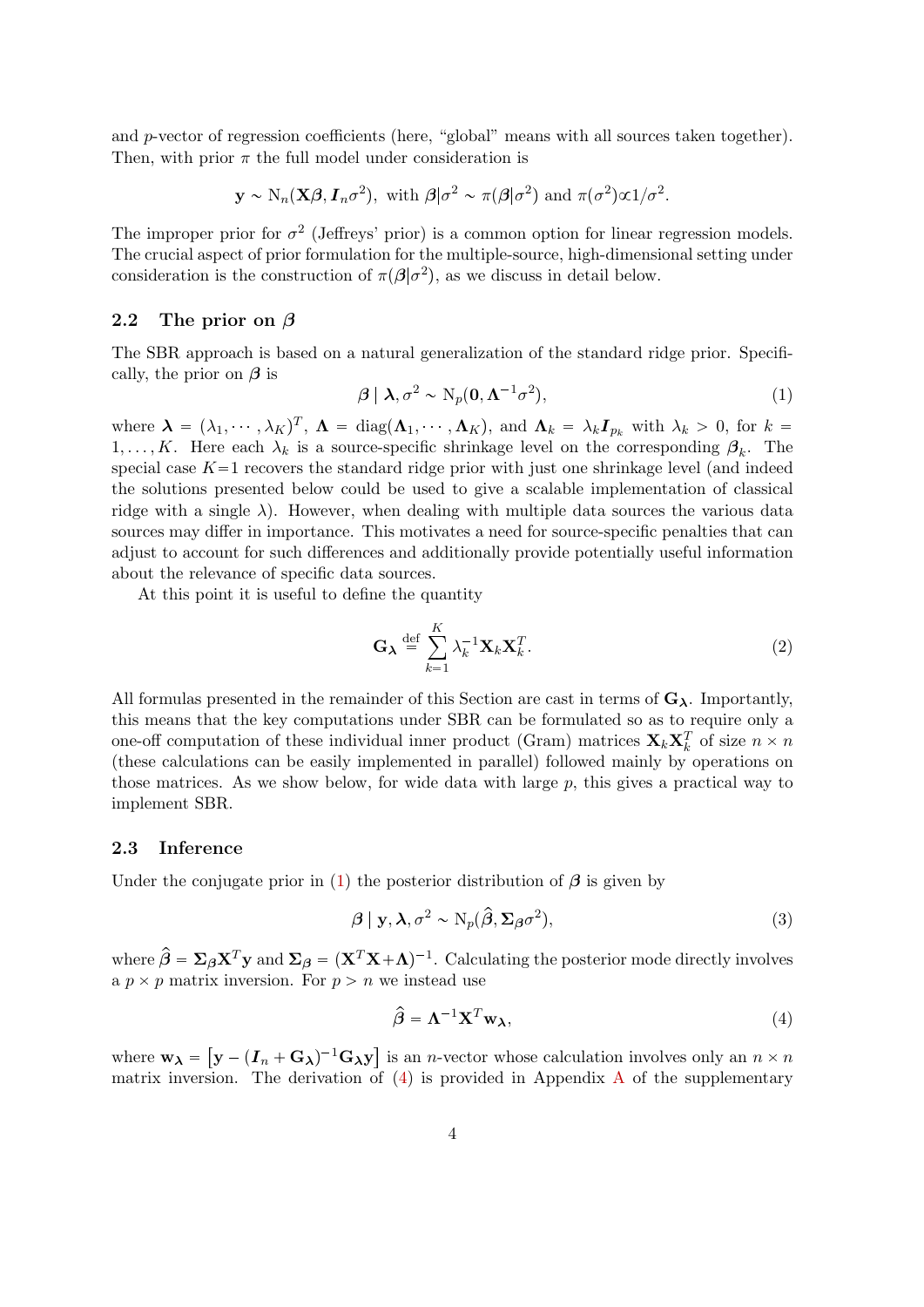material. For very large problems the computation of the posterior mode can be done in parallel; additionally, we draw attention to the useful expression

$$
\hat{\beta}_k = \lambda_k^{-1} \mathbf{X}_k^T \mathbf{w}_\lambda,\tag{5}
$$

for  $k = 1, \ldots, K$ . Having obtained the posterior mode, prediction from an available  $\mathbf{X}^{\text{pred}}$ of dimensionality  $m \times p$  is straightforward via  $\mathbf{y}^{\text{pred}} = \mathbf{X}^{\text{pred}} \hat{\boldsymbol{\beta}}$ . When interest lies solely in prediction the corresponding calculation can be simplified to

$$
\mathbf{y}^{\text{pred}} = \mathbf{X}^{\text{pred}} \boldsymbol{\Lambda}^{-1} \mathbf{X}^T \mathbf{w}_{\boldsymbol{\lambda}} = \left[ \sum_{k=1}^K \lambda_k^{-1} \mathbf{X}_k^{\text{pred}} \mathbf{X}_k^T \right] \mathbf{w}_{\boldsymbol{\lambda}}.
$$
 (6)

Calculating the posterior covariance matrix can also be simplified through the formula

<span id="page-5-0"></span>
$$
\Sigma_{\beta} = \Lambda^{-1} \big[ I_p - \mathbf{X}^T (I_n + \mathbf{G}_{\lambda})^{-1} \mathbf{X} \Lambda^{-1} \big]. \tag{7}
$$

For details see Appendix [A.](#page-24-0)

In practice we are not interested in evaluating the entire covariance matrix (for very large  $p$  this might in fact be difficult due to memory limitations). However, the methodology considered in Section [3.3](#page-9-0) does require the diagonal elements of  $\Sigma_{\beta}$ . In this case the formula in [\(7\)](#page-5-0) facilitates computation as it allows for fast and parallel block matrix computations. Note that  $\Sigma_{\beta_k} = \lambda_k^{-1} \big[ I_{p_k} - \mathbf{X}_k^T (I_n + \mathbf{G}_{\lambda})^{-1} \mathbf{X}_k \lambda_k^{-1} \big],$  so here the magnitude of each  $p_k$ , for  $k = 1, \ldots, K$ , can guide us in determining whether to use block computations or not. To clarify the use of parallel computations here, consider calculating the diagonal elements of a specific large  $\Sigma_{\beta_k}$  using B blocks. Consider  $\mathbf{X}_k = [\mathbf{X}_k^{(1)}]$  $\mathbf{x}_k^{(1)} \cdots \mathbf{X}_k^{(B)}$  $\binom{B}{k}$  where each  $\mathbf{X}_k^{(b)}$  $\kappa^{(0)}$  has  $p_k^{(b)} = [p_k / B]$  columns for  $b = 1, \dots, B - 1$ , while  $p_k^{(B)} = p_k - (B - 1)p_k^{(1)}$  $k^{(1)}$  for the last submatrix  $\mathbf{X}_k^{(B)}$ <sup>(B)</sup>. Denote the variances by  $\sigma_{\beta_k}^2 = \text{diag}(\Sigma_{\beta_k})$ . The calculation which is then performed in parallel is

<span id="page-5-3"></span>
$$
\sigma_{\beta_k}^{2(b)} = \text{diag}\Big(\lambda_k^{-1} \Big[ \boldsymbol{I}_{p_k^{(b)}} - \mathbf{X}_k^{(b)T} (\boldsymbol{I}_n + \mathbf{G}_{\boldsymbol{\lambda}})^{-1} \mathbf{X}_k^{(b)} \lambda_k^{-1} \Big] \Big), \tag{8}
$$

for  $b = 1, \dots, B$ , with the output being the  $p_k$ -dimensional vector of variances; namely,  $\boldsymbol{\sigma}_{\boldsymbol{\beta}_k}^2 = (\boldsymbol{\sigma}_{\boldsymbol{\beta}_k}^{2(1)})$  $\overset{2(1)}{\beta_{k}},\cdots,\overset{2(B)}{\sigma_{\beta_{k}}^2}$  $\frac{2(B)}{\boldsymbol{\beta}_k} \big)^T.$ 

Continuing, the posterior distribution of the error-variance parameter is an inverse-gamma distribution; specifically

<span id="page-5-1"></span>
$$
\sigma^2 \mid \mathbf{y} \sim \text{IG}(a, b), \text{ with shape } a = \frac{n}{2} \text{ and scale } b = \frac{\mathbf{y}^T (\mathbf{I}_n + \mathbf{G}_\lambda)^{-1} \mathbf{y}}{2}.
$$
 (9)

The numerator of the scale parameter in [\(9\)](#page-5-1), whose calculation is again simplified via  $G_{\lambda}$ , is important because it will appear throughout; for its derivation see [A](#page-24-0)ppendix  $A$  in supplementary material.

Below we will make use of the marginal likelihood  $m(\mathbf{v}|\lambda)$ . This is the likelihood obtained by integrating over the parameter space with respect to the joint prior distribution of  $\beta$  and  $\sigma^2$ . Under our conjugate prior specification we have

<span id="page-5-2"></span>
$$
m(\mathbf{y}|\boldsymbol{\lambda}) \propto \int p(\mathbf{y}|\boldsymbol{\beta}, \sigma^2) \,\pi(\boldsymbol{\beta}|\boldsymbol{\lambda}, \sigma^2) \,\frac{1}{\sigma^2} \,\mathrm{d}\boldsymbol{\beta} \,\mathrm{d}\sigma^2 \propto |\boldsymbol{I}_n + \mathbf{G}_{\boldsymbol{\lambda}}|^{-\frac{1}{2}} \big[\mathbf{y}^T (\boldsymbol{I}_n + \mathbf{G}_{\boldsymbol{\lambda}})^{-1} \mathbf{y}\big]^{-\frac{n}{2}}\,. \tag{10}
$$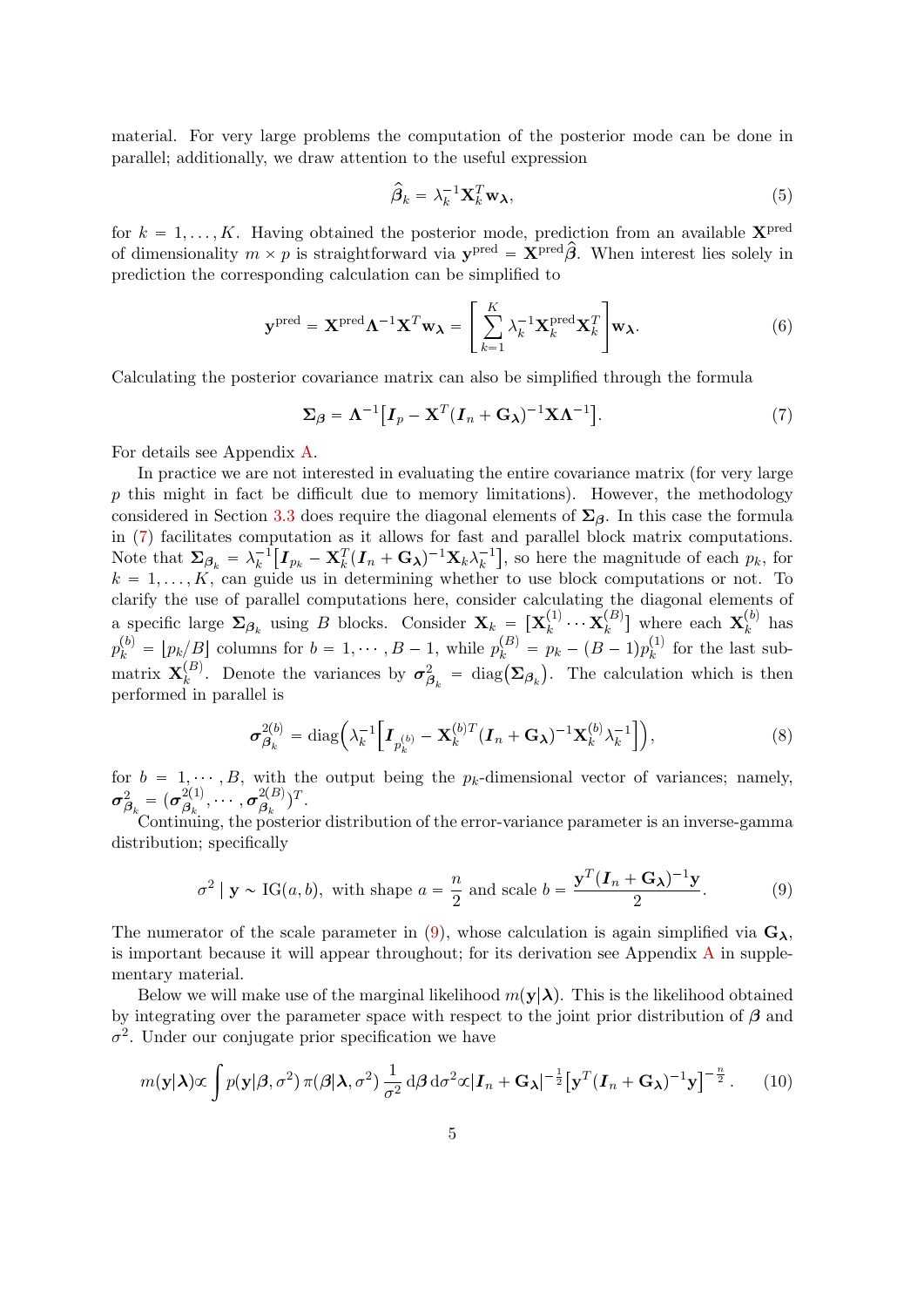#### <span id="page-6-3"></span>2.4 Automatic setting of shrinkage levels  $\lambda$

Specification of penalty parameters is often handled through cross-validation (CV) or generalized CV in a frequentist framework [\(Tibshirani,](#page-23-0) [1996\)](#page-23-0), while Bayesian methods typically rely on empirical Bayes (EB) point estimates or data-dependent hyper-priors; see e.g., [Yuan and](#page-23-4) [Lin](#page-23-4) [\(2005\)](#page-23-4); [Park and Casella](#page-22-1) [\(2008\)](#page-22-1); [Balakrishnan and Madigan](#page-21-5) [\(2010\)](#page-21-5); [Hans](#page-22-2) [\(2010\)](#page-22-2), and [Griffin and Brown](#page-22-3) [\(2010\)](#page-22-3). An alternative approach is considered by [Lykou and Ntzoufras](#page-22-7) [\(2013\)](#page-22-7) who tune the Bayesian lasso penalty based on Pearson correlations at the limit of significance determined by Bayes factors. Furthermore, fully Bayesian shrinkage methods include the horseshoe prior [\(Carvalho et al.,](#page-21-1) [2010\)](#page-21-1) and the double generalized Pareto [\(Armagan](#page-21-2) [et al.,](#page-21-2) [2013\)](#page-21-2).

In our case, the tuning parameter  $\lambda$  is vector valued and for the applications we consider we would like fast and efficient approaches by which to set it. To this end we propose three EB approaches for tuning  $\lambda$ . Here, by EB we refer generically to any procedure that uses the data to estimate hyper parameters. We consider three specific estimators based on (i) minimizing the leave-one-out CV error, (ii) maximizing the marginal likelihood, and (iii) locating the maximum-a-posteriori (MAP) value under a data-dependent prior. All three are free of user input and are computationally fast. We discuss each in turn.

Leave-one-out cross-validation (CV) estimator: The leave-one-out CV error in our case can be computed as

<span id="page-6-0"></span>
$$
\widehat{\lambda}_{CV} = \underset{\lambda}{\operatorname{argmin}} \mathbf{y}^T (\boldsymbol{I}_n + \mathbf{G}_{\lambda})^{-1} \left[ \operatorname{diag}(\boldsymbol{I}_n + \mathbf{G}_{\lambda})^{-1} \right]^{-2} (\boldsymbol{I}_n + \mathbf{G}_{\lambda})^{-1} \mathbf{y}.
$$
 (11)

This is similar to the well-known case of ordinary least squares; for proof see supplement, Appendix [B.](#page-25-0)

Marginal likelihood (ML) estimator: A common EB approach is to use the marginal likelihood; in our case from Eq. [\(10\)](#page-5-2) the quantity to be maximized is

<span id="page-6-1"></span>
$$
\hat{\lambda}_{\mathrm{ML}} = \underset{\lambda}{\operatorname{argmax}} |\mathbf{I}_n + \mathbf{G}_{\lambda}|^{-\frac{1}{2}} \big[ \mathbf{y}^T (\mathbf{I}_n + \mathbf{G}_{\lambda})^{-1} \mathbf{y} \big]^{-\frac{n}{2}}.
$$
 (12)

Maximum-a-posteriori (MAP) estimator: We consider a product-exponential datadependent prior for  $\lambda$  with prior mode at zero, prior mean equal to  $\lambda_{\rm CV}$  as given in [\(11\)](#page-6-0), and prior variance  $\hat{\lambda}_{\text{CV},\lambda}^{2}$  i.e.,  $\pi(\lambda) \equiv \prod_{k=1}^{K} \text{Exp}(\hat{\lambda}_{k\text{CV}}^{-1})$ . The rationale is that a smaller individual estimated penalty  $\lambda_{kCV}$  corresponds to a stronger belief that the corresponding  $\mathbf{X}_k$  matrix contains useful signal and therefore to a smaller prior variance (especially when  $\lambda_{kCV} < 1$ ). On the other hand as  $\lambda_{k}$ CV increases we let the quadratic prior variance account for the chance that there is actually some useful signal in  $\mathbf{X}_k$  which passes undetected by the leave-one-out CV approach. The resulting posterior mode estimate is

<span id="page-6-2"></span>
$$
\widehat{\boldsymbol{\lambda}}_{\text{PM}} = \underset{\boldsymbol{\lambda}}{\text{argmax}} |\boldsymbol{I}_n + \mathbf{G}_{\boldsymbol{\lambda}}|^{-\frac{1}{2}} \big[ \mathbf{y}^T (\boldsymbol{I}_n + \mathbf{G}_{\boldsymbol{\lambda}})^{-1} \mathbf{y} \big]^{-\frac{n}{2}} \exp \Bigg( - \sum_{k=1}^K \frac{\lambda_k}{\widehat{\lambda}_k} \Bigg). \tag{13}
$$

The optimization problems in Eqs.  $(11)$ ,  $(12)$ , and  $(13)$  are typically well behaved, with the shape of the optimization landscape depending on relative signal strength. For noninformative sources, it is relevant to note that the magnitude of  $\lambda_k$  does not affect the ridge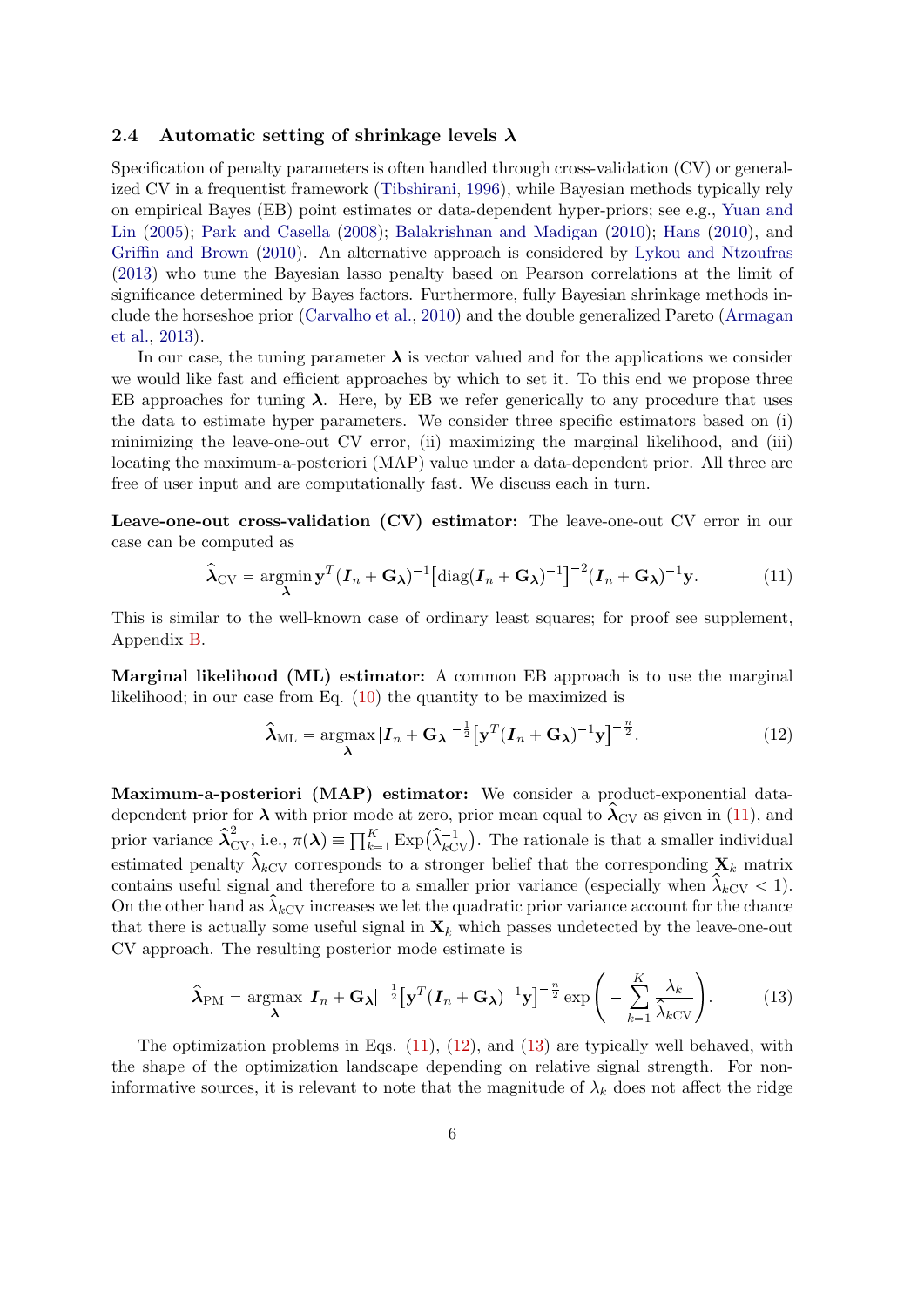solution after certain large values (as all coefficients are shrunk to zero); hence, it is reasonable to simply define a large upper bound for the optimization. A key point is that the number of available data sources K will typically not be large, hence the vector  $\lambda$  is low dimensional, allowing the optimizations to be efficiently solved via standard routines.

## <span id="page-7-0"></span>3 Sparse SBR

The SBR posterior mode in [\(4\)](#page-4-1) is non-sparse ("dense") in the sense that the regression coefficients will not be set to exactly zero. In this Section we propose a methodology for "sparsifying" SBR. The idea is to find a sparse approximation to the full (dense) Bayesian solution that is closest to it in a Kullback-Leibler (KL) sense. To do so, we minimize the KL divergence with respect to the posterior distribution of the regression vector, but subject to a lasso-type  $\ell_1$  constraint to ensure sparsity. We show first a general solution that is suitable for small to moderate  $p$  and then go on to consider a relaxed solution that is applicable to the large p case. The solutions presented below bear a resemblance to other Bayesian postprocessing approaches [\(Bondell and Reich,](#page-21-4) [2012;](#page-21-4) [Hahn and Carvalho,](#page-22-5) [2015\)](#page-22-5) and to frequentist methods in the context of wavelet regression [\(Antoniadis and Fan,](#page-21-6) [2001\)](#page-21-6) and ridge logistic regression for text categorization [\(Aseervatham et al.,](#page-21-7) [2011\)](#page-21-7). However, these are rooted in different arguments and not equivalent to the KL-based approach below. The particular connection with the pCR solution of [Bondell and Reich](#page-21-4) [\(2012\)](#page-21-4) is discussed in Section [3.2.](#page-8-0)

## 3.1 Sparsification using the KL divergence

Let  $f(\boldsymbol{\beta}) \equiv N_p(\hat{\boldsymbol{\beta}}, \Sigma_{\boldsymbol{\beta}} \sigma^2)$  denote the true posterior over  $\boldsymbol{\beta}$ , conditional on  $\sigma^2$ , with mode and covariance as in Eqs. [\(4\)](#page-4-1) and [\(7\)](#page-5-0), respectively, and let  $q(\boldsymbol{\beta}) \equiv N_p(\boldsymbol{\gamma}, \boldsymbol{\Sigma}_{\boldsymbol{\beta}} \sigma^2)$  denote an approximate conditional posterior where  $\gamma$  is the approximate mode (this will provide a sparsification of  $\beta$ ). The idea is to minimize the KL divergence from q to f under an  $\ell_1$ penalty on vector  $\gamma$  to induce sparsity. It is easy to show that the KL divergence from  $q(\beta)$ to  $f(\boldsymbol{\beta})$  is

<span id="page-7-1"></span>
$$
D_{\text{KL}}(f||q) = \frac{1}{2\sigma^2}(\hat{\boldsymbol{\beta}} - \boldsymbol{\gamma})^T \boldsymbol{\Sigma}_{\boldsymbol{\beta}}^{-1}(\hat{\boldsymbol{\beta}} - \boldsymbol{\gamma}).
$$
\n(14)

Note that  $D_{KL}$  in [\(14\)](#page-7-1) is a true distance metric (satisfying non-negativity, symmetry and the triangle inequality). Note also that the presence of the nuisance parameter  $\sigma^2$  cannot be ignored when the minimization also involves a  $\ell_1$  penalty on  $\gamma$ . In principle, one could work with the marginal posterior distribution of  $\beta$  (a multivariate t distribution) in order to avoid consideration of  $\sigma^2$ . However, in this case working with the KL divergence is not straightforward. Another option would be to use a plug-in posterior point estimate in [\(14\)](#page-7-1) such as the mode or mean of  $\sigma^2$ . Instead, here we pursue a tuning-free approach in which  $\sigma^2$ is integrated out; specifically, we work with

<span id="page-7-2"></span>
$$
\mathbb{E}_{\sigma^2|\mathbf{y}}\left[D_{\mathrm{KL}}(f||q)\right] = \int D_{\mathrm{KL}}(f||q)p(\sigma^2|\mathbf{y}) d\sigma^2 = \frac{c_{n,\lambda}}{2}(\hat{\boldsymbol{\beta}} - \boldsymbol{\gamma})^T \boldsymbol{\Sigma}_{\boldsymbol{\beta}}^{-1}(\hat{\boldsymbol{\beta}} - \boldsymbol{\gamma}),\tag{15}
$$

with the posterior of  $\sigma^2$  given in [\(9\)](#page-5-1) and  $c_{n,\lambda} = n q_{\lambda}^{-1}$ , where  $q_{\lambda} = \mathbf{y}^T (\mathbf{I}_n + \mathbf{G}_{\lambda})^{-1} \mathbf{y}$ . Using the posterior mean or mode of  $\sigma^2$  results in  $c_{n,\lambda} = (n-2)q_{\lambda}^{-1}$  and  $c_{n,\lambda} = (n+2)q_{\lambda}^{-1}$ , respectively.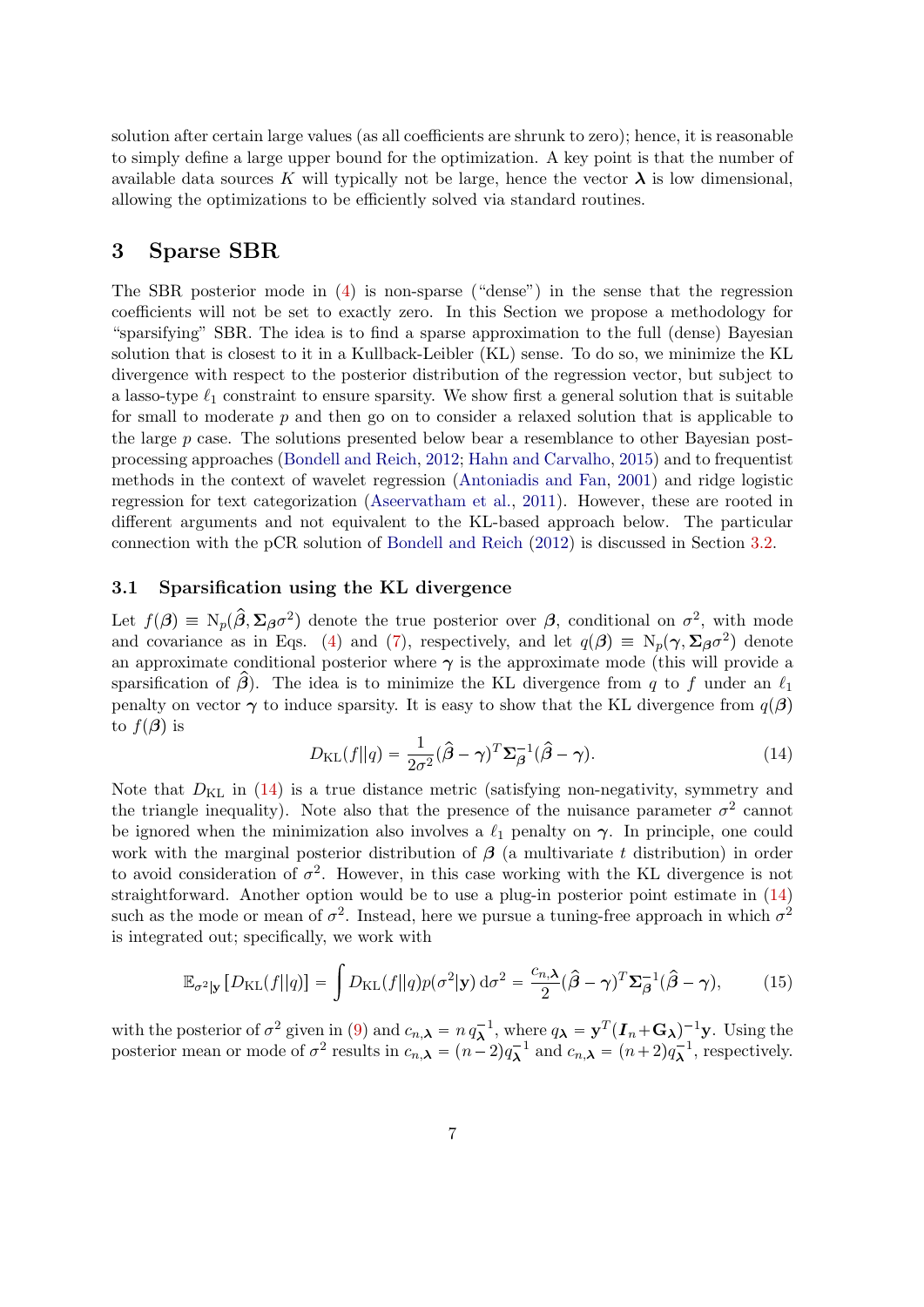Using [\(15\)](#page-7-2), the general solution including the  $\ell_1$  penalty is

<span id="page-8-1"></span>
$$
\hat{\gamma} = \underset{\gamma}{\text{argmin}} \frac{c_{n,\lambda}}{2} (\hat{\beta} - \gamma)^T \Sigma_{\beta}^{-1} (\hat{\beta} - \gamma) + \alpha ||\gamma||_1, \tag{16}
$$

where  $\alpha > 0$  controls the sparsity of  $\hat{\gamma}$ . Clearly, the SSBR solution implies a lasso-type model with the particularity of a saturated design where the analogue to sample size equals p. This means that SSBR can include at most p predictors (unlike classical lasso which for  $p > n$  can include at most n predictors). The minimization in  $(16)$  can be solved as a lasso problem by setting  $\mathbf{y}^* = \sqrt{c_{n,\lambda}} \Sigma_{\beta}^{-1/2} \hat{\boldsymbol{\beta}}$  as response variable and  $\mathbf{X}^* = \sqrt{c_{n,\lambda}} \Sigma_{\beta}^{-1/2}$  $\bar{\beta}$ <sup>-1/2</sup> as design matrix, and using the efficient implementation of glmnet in R [\(R Core Team,](#page-22-8) [2019\)](#page-22-8). Note, however, that this involves first calculating and then performing computations with the inverse covariance matrix, which can be problematic even for moderately large p.

As an alternative, we present a mathematically equivalent representation of [\(16\)](#page-8-1) that is easier to work with. First, observe that the posterior covariance in [\(7\)](#page-5-0) can be written as  $\Sigma_{\beta} = \Lambda^{-1/2} (I_p - M^T M) \Lambda^{-1/2}$ , where  $M = (I_n + G_{\lambda})^{-1/2} X \Lambda^{-1/2}$ . Now, consider the singular value decomposition (SVD)  $\mathbf{M} = \mathbf{U} \mathbf{D} \mathbf{V}^T$ , where  $\mathbf{U} \in \mathbb{R}^{n \times n}$ ,  $\mathbf{D} \in \mathbb{R}^{n \times p}$  and  $\mathbf{V} = [\mathbf{V}_1 \ \mathbf{V}_2]$ with  $\mathbf{V}_1 \in \mathbb{R}^{p \times n}$  and  $\mathbf{V}_2 \in \mathbb{R}^{p \times (p-n)}$ . Note that computation of  $\mathbf{U}, \mathbf{D}, \mathbf{V}_1$  is  $\mathcal{O}(n^2p)$  and also that the last  $p-n$  columns of **D** contain only zeros. In addition, the decomposition of **M** can be greatly sped up by first computing the SVD of  $MM<sup>T</sup>$ . Some algebra (details provided in Appendix [C](#page-26-0) of supplementary material) reveals that the resulting equivalent SSBR solution requires as additional input only the n singular values of  $M$  and matrix  $V_1$ ; specifically, the solution is

$$
\widehat{\boldsymbol{\gamma}} = \underset{\boldsymbol{\gamma}}{\operatorname{argmin}} \frac{c_{n,\boldsymbol{\lambda}}}{2} \|\widetilde{\mathbf{D}}^{1/2} \mathbf{V}_1^T \mathbf{\Lambda}^{1/2} (\widehat{\boldsymbol{\beta}} - \boldsymbol{\gamma}) \|_2^2 + \frac{c_{n,\boldsymbol{\lambda}}}{2} \|\mathbf{\Lambda}^{1/2} (\widehat{\boldsymbol{\beta}} - \boldsymbol{\gamma}) \|_2^2 + \alpha \|\boldsymbol{\gamma}\|_1, \tag{17}
$$

where  $\tilde{\mathbf{D}}$  is  $n \times n$  diagonal with elements  $\tilde{d}_i = d_i^2/(1 - d_i^2)$  and  $d_i$  are the singular values. In practice [\(17\)](#page-8-2) can be solved as an augmented-lasso problem, using

<span id="page-8-2"></span>
$$
\mathbf{y}^* = \sqrt{c_{n,\lambda}} \begin{pmatrix} \tilde{\mathbf{D}}^{1/2} \mathbf{V}_1^T \mathbf{\Lambda}^{1/2} \hat{\boldsymbol{\beta}} \\ \mathbf{\Lambda}^{1/2} \hat{\boldsymbol{\beta}} \end{pmatrix} \quad \text{and} \quad \mathbf{X}^* = \sqrt{c_{n,\lambda}} \begin{bmatrix} \tilde{\mathbf{D}}^{1/2} \mathbf{V}_1^T \mathbf{\Lambda}^{1/2} \\ \mathbf{\Lambda}^{1/2} \end{bmatrix}
$$

which have respective dimensionality  $(n+p) \times 1$  and  $(n+p) \times p$ . The matrix multiplication involves mainly sparse matrices, as  $\ddot{\mathbf{D}}$  and  $\boldsymbol{\Lambda}$  are diagonal. An interesting side note is that such SVD decompositions can be generally used in  $p > n$  problems for covariances of the form  $(\mathbf{X}^T \mathbf{X} + \mathbf{Z})^{-1}$  for some diagonal matrix Z. Thus, using [\(17\)](#page-8-2) instead of [\(16\)](#page-8-1) is advocated when  $p$  is large. However, for applications with ultra-large  $p$  the approach presented in Section [3.3,](#page-9-0) which leads to a closed-form expression for  $\hat{\gamma}$ , is the only practical option.

#### <span id="page-8-0"></span>3.2 Relation to penalized credible regions

The pCR approach [\(Bondell and Reich,](#page-21-4) [2012\)](#page-21-4) seeks solutions of the form  $\hat{\beta} = \operatorname{argmin}_{\beta} \|\beta\|_0$ subject to  $\beta \in C_{\alpha}$ , where  $C_{\alpha}$  is the  $(1 - \alpha) \times 100\%$  credible set. Under a normal ridgeprior on  $\beta$  and a inverse-gamma prior on  $\sigma^2$  this translates to a feasible set of the form  $\{\boldsymbol{\beta} : (\boldsymbol{\beta} - \boldsymbol{\hat{\beta}})^T \boldsymbol{\Sigma}_{\boldsymbol{\beta}}^{-1} (\boldsymbol{\beta} - \boldsymbol{\hat{\beta}}) \leq C\}$  for some C corresponding to a specific credible region.

To tackle the obvious computational challenges of the above solution, the authors initially relax the  $\ell_0$  norm to a smooth homotopy between  $\ell_0$  and  $\ell_1$ , and subsequently apply a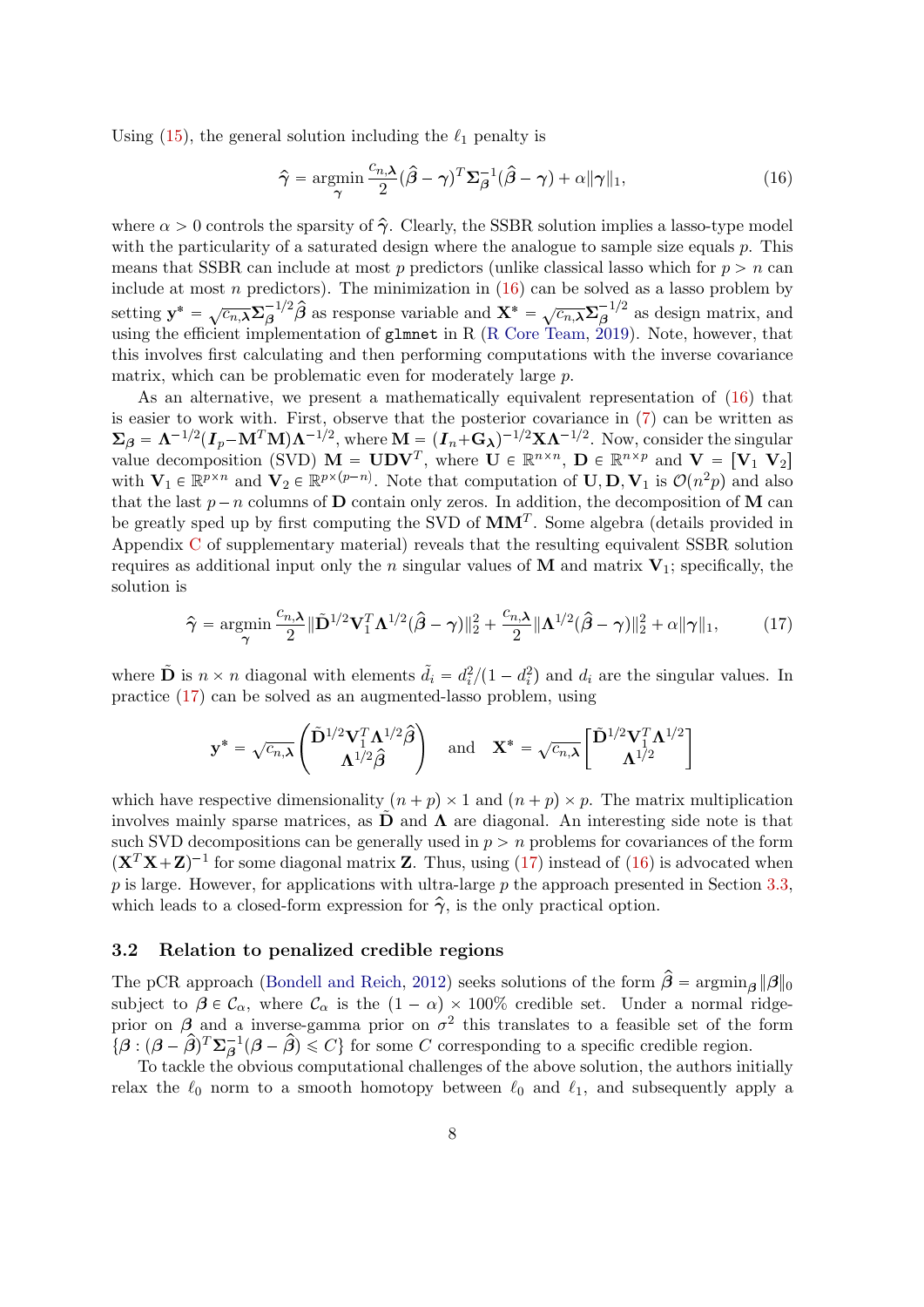local linear approximation which results in a convex  $\ell_1$  optimization problem. The resulting solution is very similar to our solution obtained through the KL approach; in fact by setting the penalty in [\(16\)](#page-8-1) as  $\alpha = \frac{c_{n,\lambda}}{2}$  $\frac{n}{2}$   $\|\hat{\beta}\|_1^{-2}\xi$  (now  $c_{n,\lambda}/2$  no longer affects the optimization and  $\xi$  is the new penalty) we recover exactly the pCR solution. As noted in [Bondell and Reich](#page-21-4) [\(2012\)](#page-21-4) there is a one-to-one correspondence between C and  $\xi$ ; however, it is highly non linear. Under this setting we have selection consistency (under mild regularity conditions) when  $p$  is fixed or as long as  $p/n \to 0$  for  $n \to \infty$ . The authors also demonstrate selection consistency (under stricter conditions) for rates  $log p = \mathcal{O}(n^c)$  for some  $c \in (0, 1)$  using univariate thresholding rules on simple ridge estimates.

In practice, the  $\xi$  that corresponds to the asymptotically consistent sparse set is not recoverable. Theoretically, the penalty should depend on sample size so that  $\xi_n \to 0$  faster than the posterior distribution concentrates around the "true" parameter value; however, under finite samples the selection of  $\xi$  crucially affects the sparsity of  $\beta$  [\(Hahn and Carvalho,](#page-22-5) [2015\)](#page-22-5). Therefore, tuning of  $\xi$  is handled through common grid search and inspection of regularization plots/prediction errors in [Bondell and Reich](#page-21-4) [\(2012\)](#page-21-4).

#### <span id="page-9-0"></span>3.3 A relaxed solution for the very large- $p$  case

Instead of the KL divergence to the posterior used above, consider the KL divergence between the quantities  $q^*(\boldsymbol{\beta}) = N_p(\boldsymbol{\gamma}, \mathbf{V}_{\boldsymbol{\beta}} \sigma^2)$  and  $f^*(\boldsymbol{\beta}) = N_p(\hat{\boldsymbol{\beta}}, \mathbf{V}_{\boldsymbol{\beta}} \sigma^2)$ , with  $\mathbf{V}_{\boldsymbol{\beta}} = \text{diag}(\boldsymbol{\Sigma}_{\boldsymbol{\beta}})$ . This amounts to setting as target distribution the product of the marginal posterior densities. The use of independent posterior factorizations is common in various settings; for instance, in marginal likelihood estimation [\(Botev et al.,](#page-21-8) [2013;](#page-21-8) [Perrakis et al.,](#page-22-9) [2014\)](#page-22-9), in expectationpropagation algorithms [\(Minka,](#page-22-10) [2001\)](#page-22-10), and in variational Bayes [\(Bishop,](#page-21-9) [2006\)](#page-21-9).

Working with the diagonal matrix  $V_\beta$  leads to the following minimization

<span id="page-9-1"></span>
$$
\hat{\gamma} = \underset{\gamma}{\operatorname{argmin}} \frac{c_{n,\lambda}}{2} (\hat{\beta} - \gamma)^T \mathbf{V}_{\beta}^{-1} (\hat{\beta} - \gamma) + \alpha ||\gamma||_1
$$

$$
= \underset{\gamma}{\operatorname{argmin}} \sum_{j=1}^{p} \frac{c_{n,\lambda}}{2} (\hat{\beta}_j - \gamma_j)^2 v_j^{-1} + \alpha |\gamma_j|, \tag{18}
$$

where  $v_j$  is the j-th element, for  $j = 1, \ldots, p$ , of the main diagonal of  $V_\beta$ . Note that the main diagonal elements are feasible to calculate even for very large  $p$ ; this can be achieved by calculating Eq. [\(8\)](#page-5-3) in parallel. Moreover, the minimization in [\(18\)](#page-9-1) has a closed-form solution which is as follows

<span id="page-9-2"></span>
$$
\widehat{\gamma}_j = \begin{cases} \widehat{\beta}_j - \text{sign}(\widehat{\beta}_j) \frac{q_\lambda}{n} v_j \alpha & , \text{ if } |\widehat{\beta}_j| > \frac{q_\lambda}{n} v_j \alpha \\ 0 & , \text{ otherwise.} \end{cases}
$$
(19)

The derivation of [\(19\)](#page-9-2) is provided as supplementary material (Appendix [D\)](#page-26-1).

Note that for fixed p and  $n \to \infty$  we obtain  $\hat{\gamma}_j = \beta_j$  which makes sense from an asymptotic perspective. However, when  $\alpha$  is a constant not depending on n either directly or indirectly (e.g., through  $\beta_j$ ), a "non-sparsifying" effect may be triggered even for moderate sample size, which is in contrast to our initial intent. Setting of  $\alpha$  is discussed next.

#### 3.4 Tuning of  $\alpha$

Specification of  $\alpha$  can be handled via a grid search with the aim to find the  $\alpha$  that minimizes a specific criterion. This is expected to be relatively fast using the general solution for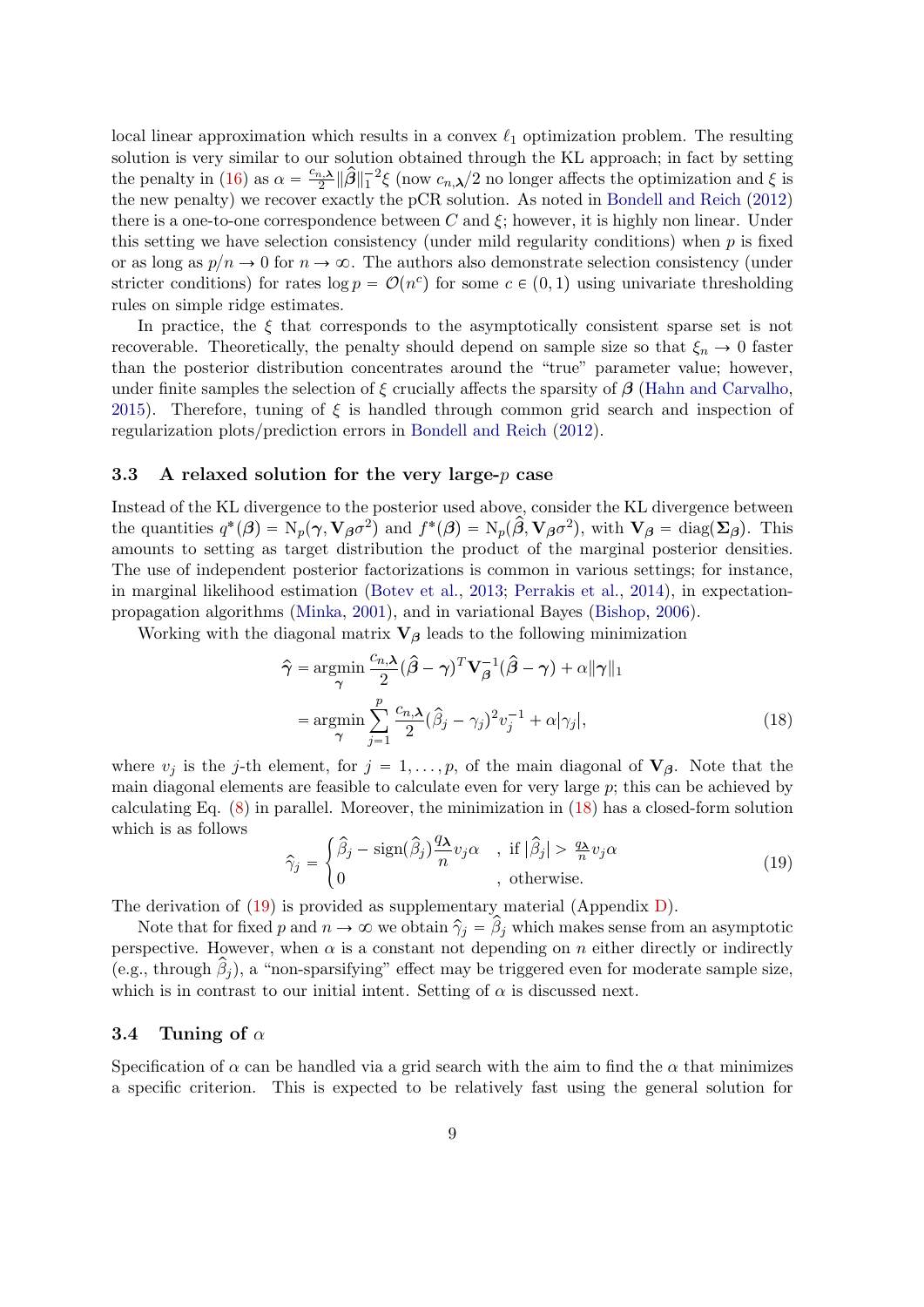| Method       | Characteristics                | <i>ssues</i>             | Proposed Solutions               |  |  |
|--------------|--------------------------------|--------------------------|----------------------------------|--|--|
| SBR.         | Scalable to very large $p$     |                          | $CV$ estimator, Eq. $(11)$       |  |  |
|              | Very fast                      | Tuning of $\lambda$      | ML estimator, Eq. $(12)$         |  |  |
|              | Dense solutions                |                          | MAP estimator, Eq. $(13)$        |  |  |
| <b>SSBR</b>  | Scalable to moderately large p |                          |                                  |  |  |
|              | Relatively fast                | Tuning of $\alpha$       | Tune via Eqs. $(20)$ & $(21)$    |  |  |
|              | Sparse solutions               |                          |                                  |  |  |
| Relaxed SSBR | Scalable to very large $p$     | 1) Tuning of $\alpha$    | 1) Tune via Eqs. $(20)$ & $(21)$ |  |  |
|              | Fast                           |                          | 2) $f_n = 1$ (no control) or     |  |  |
|              | Sparse solutions               | 2) Control effect of $n$ | $f_n = \log n$ (cSSBR)           |  |  |

<span id="page-10-2"></span>Table 1: Overview of methods, characteristics, issues and solutions.

small/moderate p, while under the relaxed solution, once the variances are calculated, the grid search requires only checking a true/false statement. This strategy will typically produce a full path of solutions which can also be used to produce regularization plots. We acknowledge this as a valid common strategy, however, we do not further pursue it here. Instead, we consider a faster, tuning-free, alternative which borrows information from the SBR solutions.

We consider parameter-specific and source-specific adaptive penalties for each  $\hat{\gamma}_{ik}$ , where  $j = 1, \ldots, p_k$  and  $k = 1, \ldots, K$ . Specifically, we consider penalties of the form

<span id="page-10-0"></span>
$$
\alpha_{jk} = \left(\frac{1}{|\hat{\beta}_{jk}|}\right)^{w_k},\tag{20}
$$

similar to the adaptive lasso approach [\(Zou,](#page-23-6) [2006\)](#page-23-6). The rationale in [\(20\)](#page-10-0) is that the larger the magnitude of  $\beta_{jk}$ , the smaller the corresponding penalty. In addition, we restrict to  $w_j \in (0, 1)$  which leads to reasonable shrinkage when  $|\beta_{jk}| > 1$  and avoids extreme shrinkage when  $|\beta_{jk}| < 1$ . Here, we consider one specific possibility, namely to treat the  $w_k$ 's as powerweights, setting them equal to

<span id="page-10-1"></span>
$$
w_k = \frac{\widehat{\lambda}_k}{\sum_{l=1}^K \widehat{\lambda}_l}.\tag{21}
$$

The power weight quantifies the "importance" of a data source in relation to the others. Values close to zero and one indicate sources of "high" and "low" importance, respectively. Coefficients with an absolute value smaller than one (the common case) are penalized more in low-importance sources, while shrinkage on large coefficients (greater than one in absolute value) is relatively mild, and at most approximately equal to one (when  $w_k \to 0$ ). With this approach we take advantage of the available information from the previous SBR step, i.e., parameter-specific shrinkage through  $\beta_{jk}$  and source-specific shrinkage through  $\lambda_k$ . Arguably, this strategy may result in undesirable non-sparse solutions, but that will be in the rare, and rather unrealistic, case where  $K$  is large and all sources are equally important in the sense that the  $\lambda_k$ 's will be more or less the same; a setting where in fact a single  $\lambda$  SBR approach is more suitable.

Note that, to implement this approach under the general solution in [\(16\)](#page-8-1) we find first  $\gamma^*$ via glmnet (with penalty set to one) using as design matrix  $\mathbf{X}^* = \sqrt{c_{n,\lambda}} \Sigma_{\beta}^{-1/2} \mathbf{A}$ , where **A** is the diagonal matrix with elements the reciprocals of [\(20\)](#page-10-0). The solution is then  $\hat{\gamma} = \mathbf{A}\gamma^*$ .

As a final comment, we remark that despite the fact that this penalization approach depends indirectly on sample size through the regression coefficients in [\(20\)](#page-10-0) and the shrinkage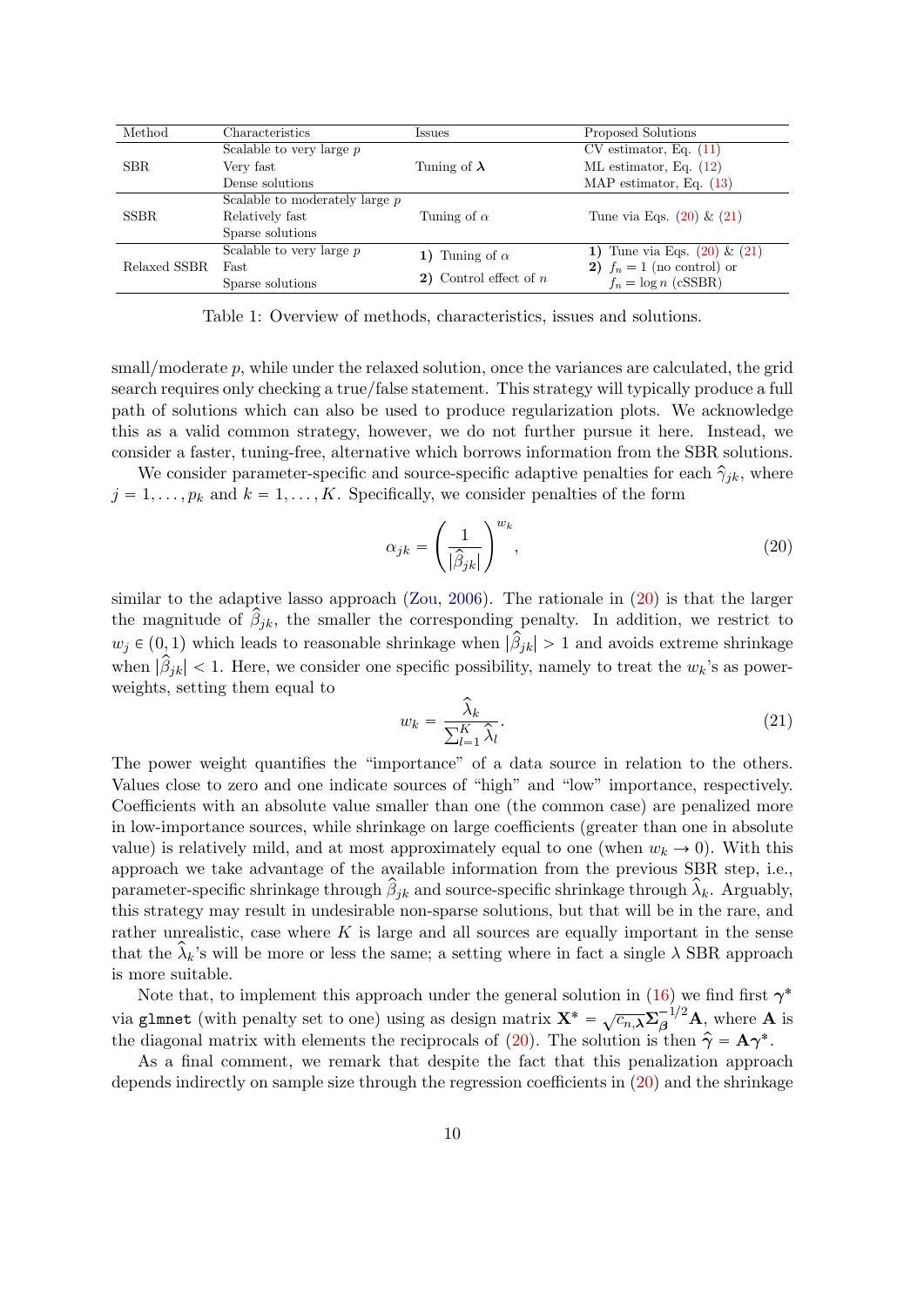parameter in [\(21\)](#page-10-1), it may still be sensitive to the "non-sparsifying" effect on the relaxed SSBR solution discussed at the end of Section [3.3.](#page-9-0) Controlling this effect requires scaling the penalty in [\(20\)](#page-10-0) by a factor  $f_n = f(n)$ ; however, automatic tuning of  $f_n$  is not straightforward. Empirical results (see Section [4\)](#page-11-0) suggest that  $f_n = \log(n)$  can lead to a reasonable balance between sparsity and predictive performance. We will call this relaxed extension "controlled" SSBR or cSSBR (as it "controls" for sample size). Table [1](#page-10-2) provides an overview of the different methods under consideration, their characteristics, the issues that arise under each approach, and our proposed solutions.

## <span id="page-11-0"></span>4 Simulation study

In this Section we present a simulation study aimed at mimicking a typical modern biomedical application involving multiple data types. Reflecting the relative ease with which multiple data modalities can now be acquired such designs are becoming common, with examples including the Cancer Genome Atlas (<https://cancergenome.nih.gov>), the Alzheimer's Disease Neuroimaging Initiative (<http://adni.loni.usc.edu>), and the Rhineland Study (<http://www.rheinland-studie.de>), among many others.

#### 4.1 Set-up

The problem. We consider a regression problem with covariates from three sources, namely clinical (CL), gene-expression (RNA), and genetic (single nucleotide polymorphism or SNP) data with respective (simulated) feature matrices  $\mathbf{X}_{\text{CL}}$ ,  $\mathbf{X}_{\text{RNA}}$  and  $\mathbf{X}_{\text{SNP}}$ . The number of covariates in each data source is set equal to  $p_{CL} = 26$ ,  $p_{RNA} = 2000$  and  $p_{SNP} = 100000$ . Although the methods we propose can cope with larger  $p$ , we restrict total  $p$  in this Section to facilitate empirical comparison with standard methods.

Covariates. The covariate matrices for the clinical and gene-expression variables are generated as  $\mathbf{X}_{\text{CL}} \sim N_{p_{\text{CL}}}(\mathbf{0}, \mathbf{\Sigma}_{\text{CL}})$  and  $\mathbf{X}_{\text{RNA}} \sim N_{p_{\text{RNA}}}(\mathbf{0}, \mathbf{\Sigma}_{\text{RNA}})$ , respectively. Here  $\mathbf{\Sigma}_{\text{CL}}$  and  $\mathbf{\Sigma}_{\text{RNA}}$ are covariance matrices estimated from (real) phenotype and gene-expression data from the Drosophila Genetic Reference Panel (DGRP) [\(Mackay et al.,](#page-22-11) [2012\)](#page-22-11) (data available online at <http://dgrp2.gnets.ncsu.edu/data.html>). To simulate the genetic data  $\mathbf{X}_{SNP}$  we use a block-diagonal covariance structure. We specify  $\Sigma_{SNP} = \text{diag}(\Sigma_{SNP}^1, \dots, \Sigma_{SNP}^B)$ , where each  $\Sigma_{\text{SNP}}^b$  is of size  $S \times S$  (with  $S = p_{\text{SNP}}/B$ ) and is generated from a inverse-Wishart with S degrees of freedom and identity scale matrix, i.e.,  $\Sigma_{SNP}^b \sim \text{IW}(S, I_S)$  for  $b = 1, ..., B$ . As  $\mathbf{X}_{SNP}$ dominates in terms of dimensionality the specification of B essentially controls the overall correlation level. We consider two simulation scenarios: (i)  $B = 1000$  corresponding to 1000 blocks of size 100 ("low-correlation scenario") and (ii)  $B = 100$  corresponding to 100 blocks of size 1000 ("high-correlation scenario"). We first generate  $\mathbf{X}_{SNP}^c \sim N_{p_{SNP}}(\mathbf{0}, \mathbf{\Sigma}_{SNP})$  and then discretize in correspondence to the common SNP encoding  $0/1/2$  (homozygous major allele/heterozygous/homozygous minor allele). The discretization is tuned in order to give a reasonable empirical distribution of SNPs; specifically, for  $j = 1, \ldots, p_{SNP}$  we discretize as

$$
X_{j{\scriptscriptstyle{\text{SNP}}}} = \begin{cases} 0, & \text{if}~|X^c_{j{\scriptscriptstyle{\text{SNP}}}}| < 1.5,\\ 1, & \text{if}~|X^c_{j{\scriptscriptstyle{\text{SNP}}}}| \geqslant 1.5 \text{ and } |X^c_{j{\scriptscriptstyle{\text{SNP}}}}| < 2.5,\\ 2, & \text{if}~|X^c_{j{\scriptscriptstyle{\text{SNP}}}}| \geqslant 2.5. \end{cases}
$$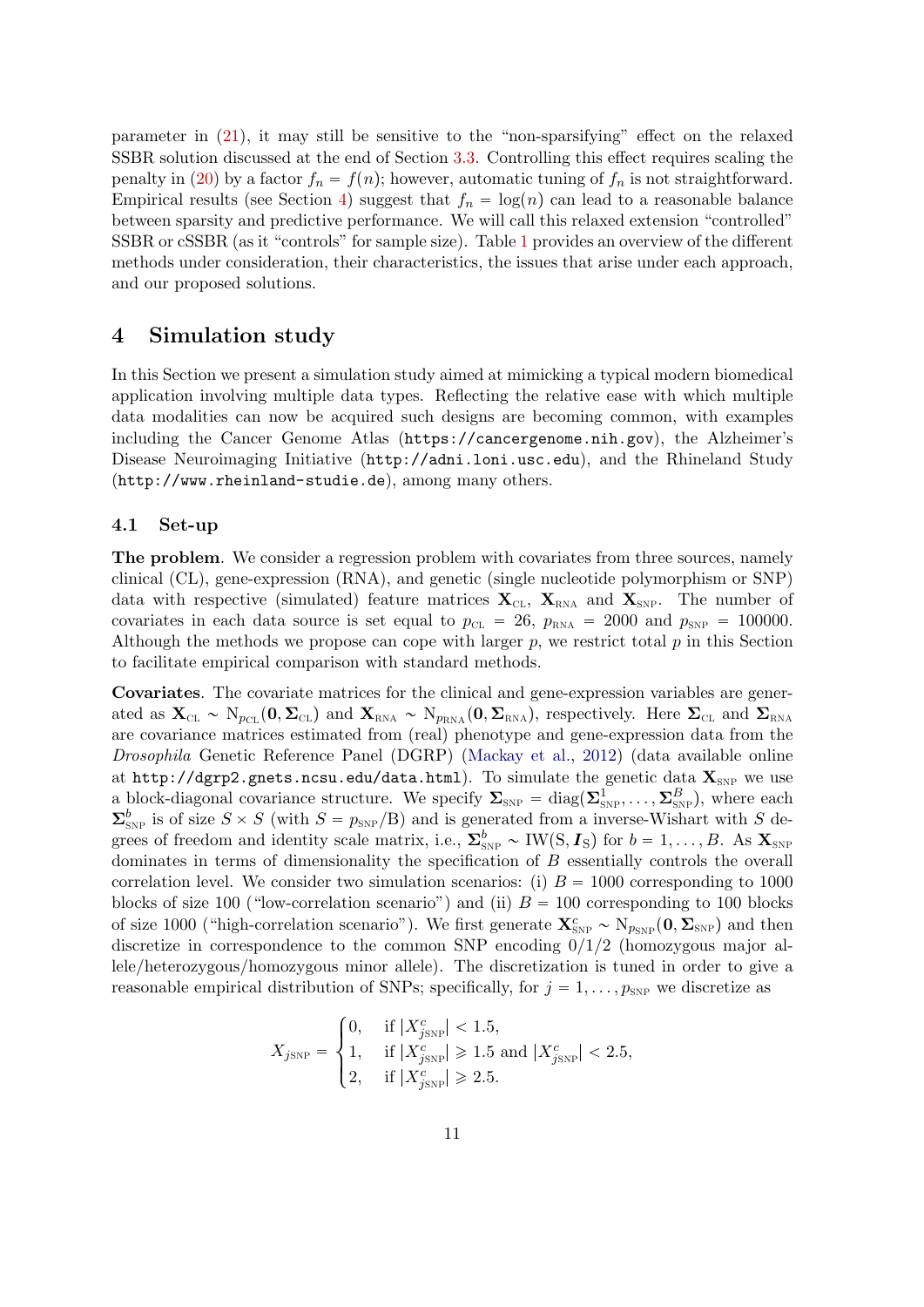**Regression coefficients and sparsity**. For the (true) regression vectors  $\beta_{CL}$ ,  $\beta_{RNA}$  and  $\beta_{SNP}$ we consider the following levels of sparsity (fraction of non-zero  $\beta$ 's);  $s_{CL} = 50\%$ ,  $s_{RNA} = 5\%$ and  $s_{SNP} \in \{1\%, 10\%, 50\% \}$ . Varying sparsity of  $\beta_{SNP}$  gives three scenarios for overall sparsity s: (i)  $s \approx 1\%$  (sparse scenario), (ii)  $s \approx 10\%$  (medium scenario) and (iii)  $s \approx 50\%$  (dense scenario). Let  $p_{\text{CL}}^*$ ,  $p_{\text{RNA}}^*$  and  $p_{\text{SNP}}^*$  denote the respective number of elements in the subvectors  $\beta_{\text{CL}}^*, \beta_{\text{RNA}}^*$  and  $\beta_{\text{SNP}}^*$  containing the non-zero beta coefficients. The non-zero betas are generated from the generalized normal distribution (GND). Following the parameterization in [Mineo](#page-22-12) [\(2003\)](#page-22-12) the probability distribution function of a  $GND(\mu, \sigma, u)$  with location  $\mu \in \mathbb{R}$ , scale  $\sigma > 0$ , and shape  $u > 0$  is given by

$$
f(x) = \frac{1}{2u^{1/u}\sigma\Gamma(1+1/u)} \exp\Bigg(-\frac{|x-\mu|^u}{u\sigma^u}\Bigg).
$$

The GND includes as special cases the normal  $(u = 2)$  and the double exponential  $(u = 1)$ distributions. To avoid these particular cases (which could potentially bias the simulation towards ridge or lasso respectively) we set  $u = 1.5$  and generate the non-zero effects as  $\beta_{\text{jet}}^* \sim \text{GND}(0, \hat{\sigma}, 1.5), \text{ for } j = 1, \ldots, p_{\text{CL}}^*, \beta_{j_{\text{RNA}}}^* \sim \text{GND}(0, \hat{\sigma}, 1.5), \text{ for } j = 1, \ldots, p_{\text{RNA}}^*$ , and  $\beta_{j_{\text{SNP}}}^* \sim \text{GND}(0, 2\hat{\sigma}/3, 1.5),$  for  $j = 1, \ldots, p_{\text{SNP}}^*$ . The signal strength is controlled via the scale parameter  $\hat{\sigma}$  (this is downscaled by a factor of 1.5 for the SNP coefficients to control the total amount of signal in the SNPs). To complete the specification of the simulation we set this scale parameter by considering the finite-sample risk in a simplified CL-only oracle-like setup. Specifically we consider the correlation induced between predictions  $\mathbf{X}_{\text{CL}}^{\text{test}} \hat{\boldsymbol{\beta}}_{\text{CL}}$  (under the OLS estimate using the low-dimensional CL data only) and out-of-sample test data (with the data-generating mechanism being a linear model with conditional mean  $X_{CL}$  $\beta_{CL}$  and error variance equal to unity). Specifically, we set  $\hat{\sigma} = 0.1$  which results in an average out-of-sample correlation of 0.6 when  $n=100$  and  $n_{\text{test}}=5000$ .

Given the above configurations (low/high correlation and sparse/medium/dense scenarios) we generate data from the model

$$
y_i = \mathbf{x}_{i\text{CL}}^T \boldsymbol{\beta}_{\text{CL}} + \mathbf{x}_{i\text{RNA}}^T \boldsymbol{\beta}_{\text{RNA}} + \mathbf{x}_{i\text{SNP}}^T \boldsymbol{\beta}_{\text{SNP}} + \varepsilon_i,
$$

where  $\varepsilon_i \sim N(0, 1)$  and  $i = 1, \ldots, n_{\text{train}}$  with  $n_{\text{train}} \in \{100, 250, 500\}$ . The test sample size  $n_{\text{test}}$  always equals 5000. Each simulation scenario is repeated 50 times.

Methods under comparison. We consider SBR and the corresponding sparse extensions (unless otherwise noted, SSBR/cSSBR will refer to the relaxed approach discussed in Section [3.3\)](#page-9-0). Specifically, we consider SSBR with the penalty terms in [\(20\)](#page-10-0) and the power-weights in [\(21\)](#page-10-1), as well as cSSBR approaches with  $f_n^{(1)} = \sqrt{n}$ ,  $f_n^{(2)} = \log(n)$  and  $f_n^{(3)} = \sqrt{\log(n)}$ . Results reveal no significant differences with respect to the EB  $\lambda$  estimates (proposed in Section [2.4\)](#page-6-3) under SBR. However, the MAP estimator resulted in better performance under the sparse approaches and, therefore, here we focus on this approach. Corresponding results under the CV and ML approaches are provided in Appendix [E.](#page-27-0) Furthermore, we present results obtained from  $f_n^{(2)}$  as this option led to a good balance between sparsity and predictive performance. We compare to standard ridge, elastic net (enet), and lasso (with  $\lambda$  set to minimize the mean squared error from 5-fold CV using package glmnet in R). The enet control parameter  $\alpha$  was tuned via grid search over the interval  $[0.1, 0.9]$  using a step of 0.1.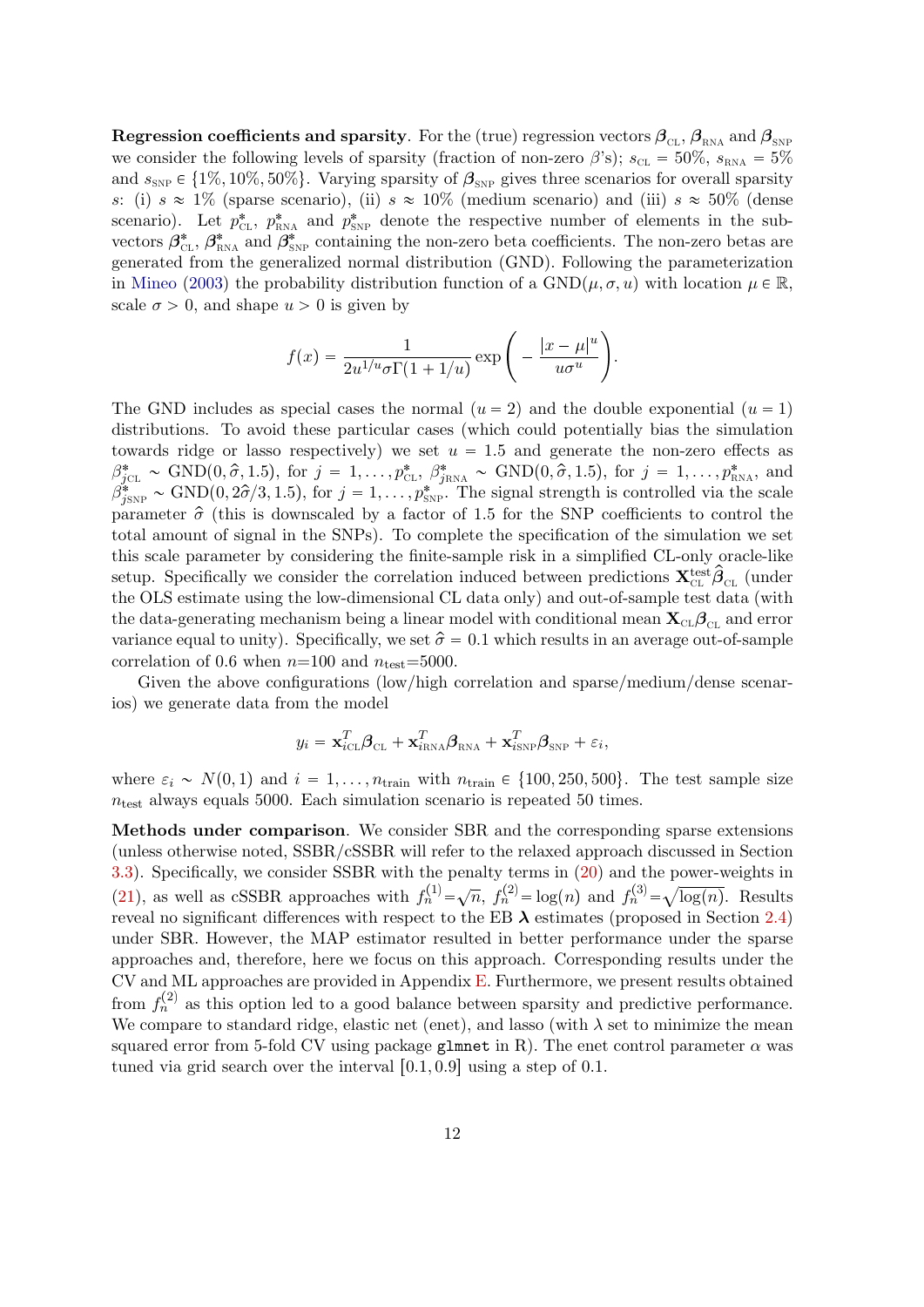#### 4.2 Results

Boxplots of out-of-sample correlations between predictions and test data under the lowcorrelation and high-correlation simulations are presented in Figure [1.](#page-13-0) Results for (classical) ridge and lasso are as expected; lasso clearly performs better in the sparse case, while ridge does better in the medium and dense cases. Also, more or less as expected enet performs as well as lasso in the sparse scenario and slightly better than lasso in the medium and dense scenarios; although in the latter two cases it is outperformed by ridge.

SBR performs generally well. Specifically, we see that:

- In the sparse scenario SBR is nearly equivalent to lasso/enet.
- In the medium scenario SBR generally outperforms ridge, lasso, and enet.
- In the dense scenario SBR is nearly equivalent to ridge.

For SSBR approaches we see:

- Under low correlations SSBR/cSSBR are slightly worse than SBR but competitive.
- Under high correlations in the medium/dense cases with large n SSBR/cSSBR are competitive to SBR.



<span id="page-13-0"></span>Figure 1: Simulation study. Comparison of ridge, lasso and elastic net to SBR, SSBR and cSSBR methods under the MAP estimator for the low correlation (top panels) and high correlation (bottom panels) scenarios. Each panel shows correlations between predictions and held-out test data at various training sample sizes and sparsity levels as indicated. Boxplots are over 50 sampled datasets. The total dimension  $p$  is over 100,000 with three (simulated) data sources (see text for details).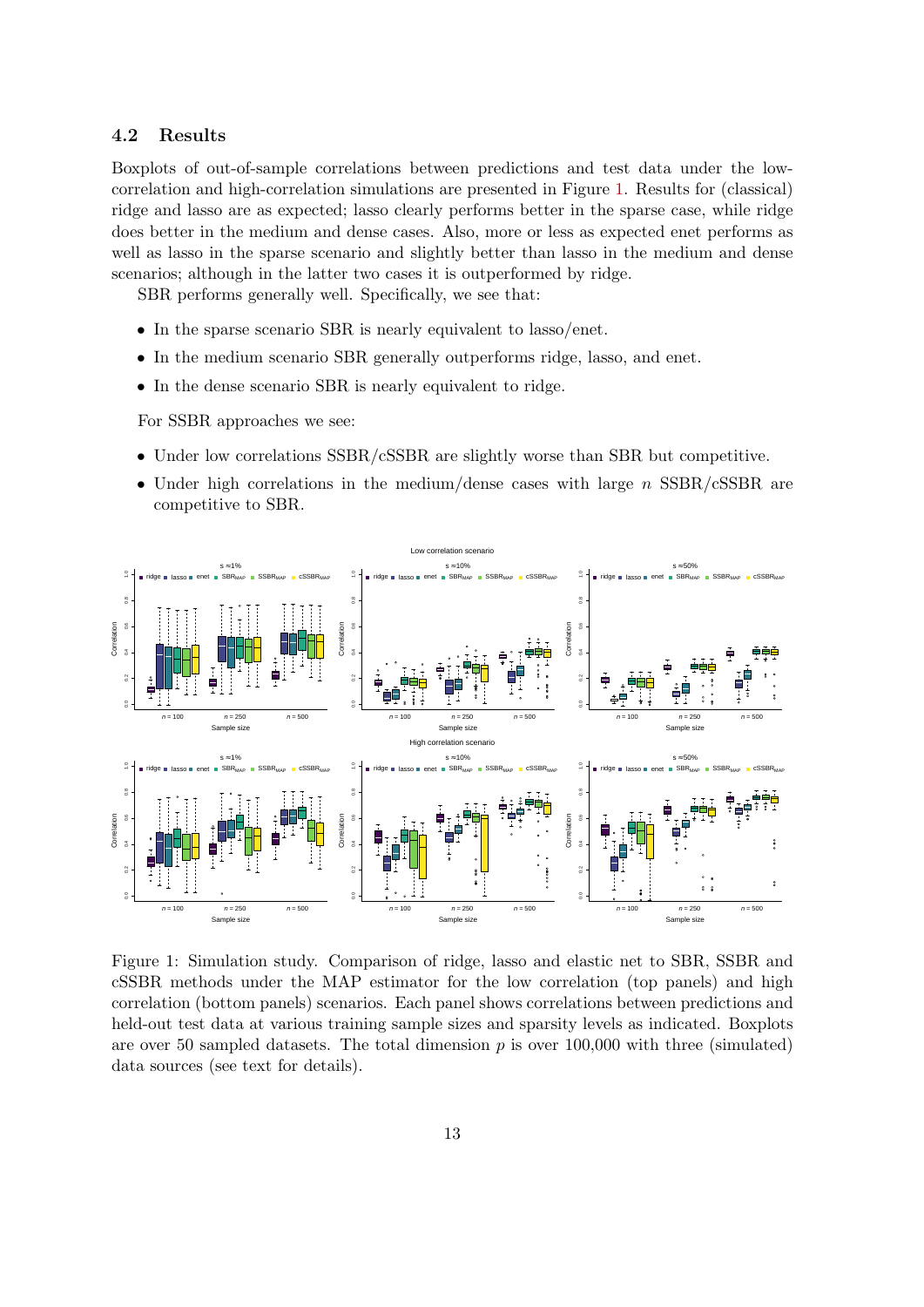

<span id="page-14-0"></span>Figure 2: Simulation study, source-specific shrinkage levels. Boxplots showing source-specific  $-\log \lambda$  values from SBR based on the MAP estimator in the low-correlation simulations under various levels of sparsity for  $n = 100$  (top row),  $n = 250$  (middle row) and  $n = 500$ (bottom row).

Figure [2](#page-14-0) shows the resulting values of  $-\log \lambda_k$  for  $k = \{CL, RNA, SNP\}$  (higher values correspond to lower penalty; i.e., higher estimated importance) in the low-correlation simulations, and provides useful insights concerning the behaviour of SBR methods. The estimates appear to adjust well with appropriate source-specific penalization. This adaptation allows SBR to perform well when dealing with multiple data sources. The corresponding plots from the high-correlation scenarios (not shown) are very similar.

As noted above, the SSBR (without or with control) solutions seem to allow equally good predictive performance, in certain cases, as the dense SBR solutions. In addition, they employ fewer parameters; Table [2](#page-15-0) shows the average sparsity (over the 50 repetitions) induced by SSBR methods under the various simulations. As seen, the solutions appear to adjust to the true underlying sparsity. In addition, controlling for the effect of sample size yields much sparser models. In contrast, lasso and elastic net produced very sparse models that showed no such adaptation; see Appendix  $E$  of supplementary material for detailed results. We note that lasso can include at most  $n$  predictors and here yielded extremely sparse solutions (ranging from 0.008% to 0.45%). Elastic net can in principle include more predictors than observations, but in our simulations it did not adjust to the underlying sparsity levels (ranging from  $0.06\%$  to  $1.2\%$ ).

The focus of this paper is on prediction, but it is interesting to consider the variable selec-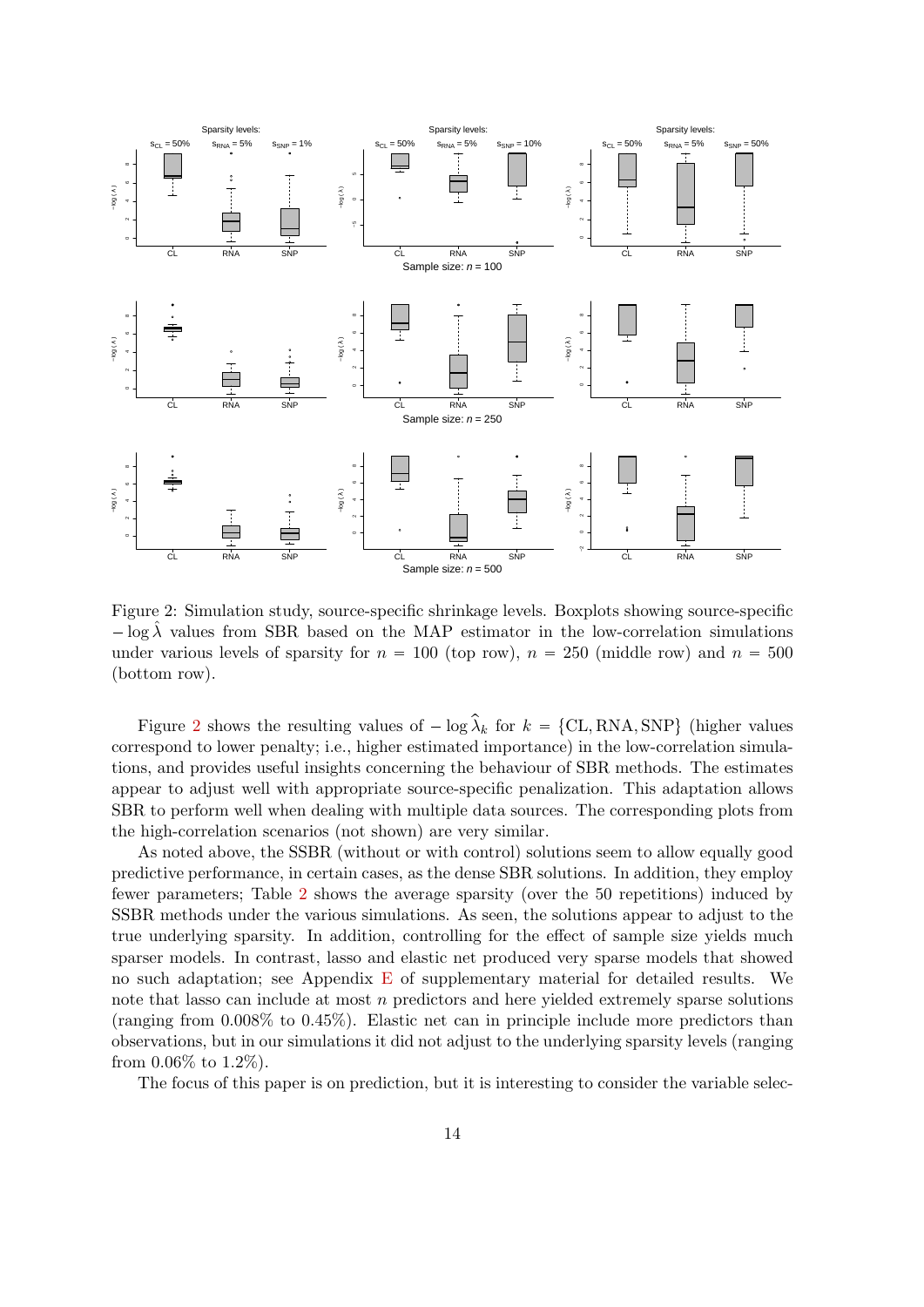|                     |             | Simulation scenario |                                                                                                     |        |                  |        |        |
|---------------------|-------------|---------------------|-----------------------------------------------------------------------------------------------------|--------|------------------|--------|--------|
| Method              | Sample size | Low-correlation     |                                                                                                     |        | High-correlation |        |        |
|                     |             |                     | $s \approx 1\%$ $s \approx 10\%$ $s \approx 50\%$ $s \approx 1\%$ $s \approx 10\%$ $s \approx 50\%$ |        |                  |        |        |
| SSBR <sub>PM</sub>  | $n = 100$   | $14\%$              | 47\%                                                                                                | 57\%   | 8%               | $42\%$ | $53\%$ |
|                     | $n = 250$   | 10%                 | $50\%$                                                                                              | 71\%   | $4\%$            | 57%    | 73%    |
|                     | $n = 500$   | 14\%                | $69\%$                                                                                              | $77\%$ | 13\%             | 70%    | 79%    |
| cSSBR <sub>PM</sub> | $n = 100$   | $4\%$               | 18\%                                                                                                | $25\%$ | $2\%$            | $16\%$ | $22\%$ |
|                     | $n = 250$   | $2\%$               | 24\%                                                                                                | $35\%$ | $1\%$            | 25\%   | 38\%   |
|                     | $n = 500$   | $4\%$               | 35%                                                                                                 | 43\%   | $3\%$            | 33\%   | 42\%   |

<span id="page-15-0"></span>Table 2: Simulation study, induced sparsity. Average sparsity induced by the SSBR and cSSBR methods based on the MAP estimator over 50 repetitions of the low and high correlation simulations under varying true sparsity (s).

tion behavior of the proposed methods. As already noted, lasso and enet yielded extremely sparse solutions for the problem considered above and are not suitable for selection in this particular  $p \gg n$  setting. We therefore considered a smaller problem which includes only the simulated CL and RNA data with  $p = 2026$  and  $s \approx 6\%$ . We summarize our findings via the area under the ROC curve (AUC; calculated using the absolute values of regression coefficients). Results comparing lasso, enet, SSBR and relaxed-SSBR/cSSBR (all under the MAP estimate) are shown in Figure [3.](#page-15-1) Results based on the CV and ML estimates (not shown) are similar. We see that SSBR in this case is competitive with the lasso and enet.



<span id="page-15-1"></span>Figure 3: Simulation study, variable selection. One standard error plots of the average area under the ROC curve (AUC), over 20 repetitions, as a function of sample size.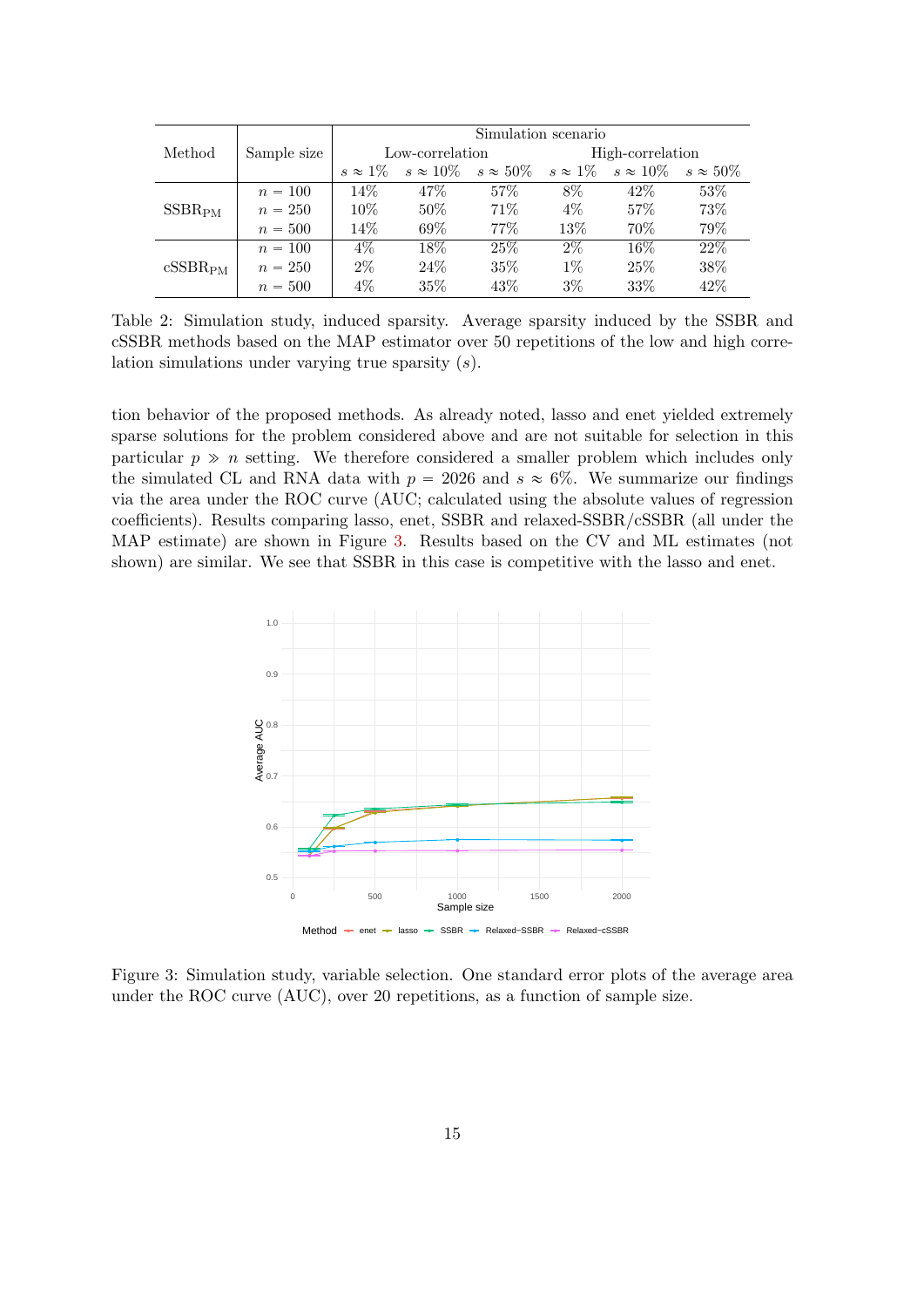#### 4.3 Computational performance

We conclude by examining computational burden as a function of total dimension  $p$  and in comparison with the lasso. To do so we include a fourth "data source" (which is simply Gaussian noise) that adds a variable number of predictors. The number of these additional predictors is set so that the total  $p \in \{5 \times 10^5, 10^6, 2.5 \times 10^6, 5 \times 10^6, 10^7\}$ . Sample size is set equal to 100. Computations were carried out on a compute server with 128 cores (2.28GHz) and 1TB of RAM. For lasso we treat the binding of individual matrices into one data matrix (an operation not needed for SBR) as a pre-processing step and do not include this in the reported runtimes. We consider two approaches for tuning the lasso penalty. The first is the most commonly used approach in practice; i.e., cross-validation (lasso<sub>CV</sub>). For this we use the parallel option in glmnet for estimation of the penalty parameter via 10-fold CV (the default option). The second approach is to do a grid search (lasso<sub>grid</sub>) with no CV. This is sometimes used in practice with the purpose of finding a value that maximizes a specific criterion (for instance BIC). We do not consider any particular criterion but report only the time needed to evaluate the lasso over the grid (i.e., we do not include any computational cost for the assessment of any criterion). For the sake of comparison we define a rough grid over the interval  $[0.1, 1)$  with a step of 0.2. We note that in a practical application of the lasso the grid might need to be finer and the computational costs of assessing any statistical criterion might be nontrivial given the size of the matrices. These factors would increase the computational time needed for the lasso. For our methods we consider the  $SBR_{PM}$  approach, which requires evaluation of both  $\hat{\lambda}_{\text{CV}}$  in [\(11\)](#page-6-0) and  $\hat{\lambda}_{\text{PM}}$  in [\(13\)](#page-6-2) (and is thus in principle the slowest), and also its corresponding relaxed sparse solution. We include the formation of transpose matrices and calculation of Gram matrices in reported runtime (although these could be regarded as pre-processing steps). We do not include ridge because it can be seen as a special case of SBR and hence would be equally fast when implemented as described here. We also do not include elastic net as this method will be slower than lasso due to tuning of the additional parameter  $\alpha$ .

Figure [4](#page-17-1) shows the average runtimes (in minutes) over five fits on a single simulated dataset. SBR and sparse SBR are considerably faster than  $lasso_{CV}$  with the gap increasing with  $p$  and this is also the case in comparison to the simple lasso<sub>grid</sub> approach described above. We note that by adding random noise variables as described above we in a way "favour" the lasso implementation in glmnet, as the screening rules that are used by default can relatively easily exclude these covariates. SBR is the fastest method, with the average runtime for  $p = 10^7$  being approximately 5 minutes, net of all steps. Running sparse SBR with suitable parallel block-matrix calculations makes this method also very fast; average runtime was approximately 10 minutes for  $p = 10^7$ . We note that our current implementations of the methods are certainly not optimal in terms of computational efficiency. We note also that our methods can fully utilize available cores for parallel computation, hence they should continue to gain in runtime if more cores are available even with no increase in clock speed.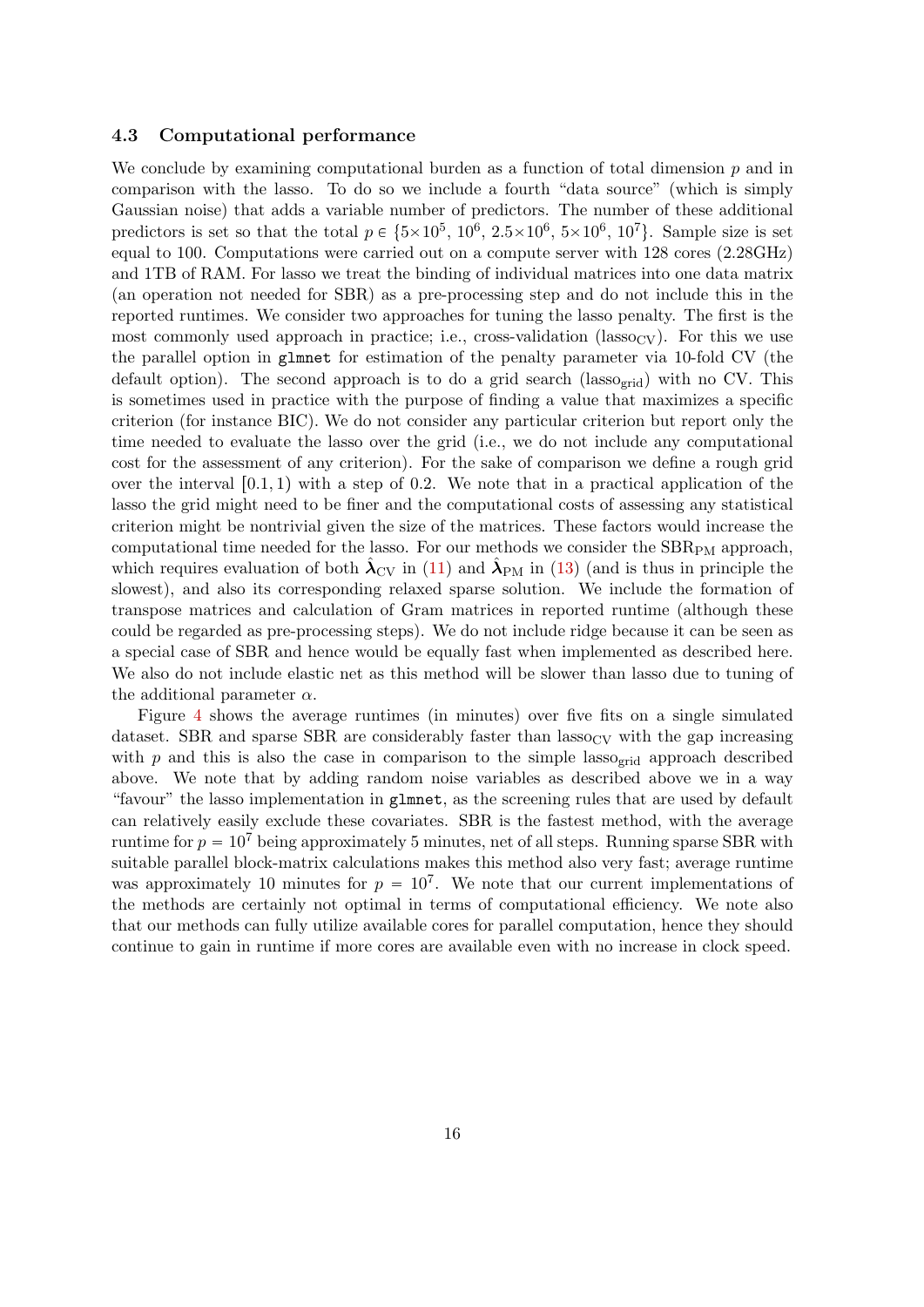

<span id="page-17-1"></span>Figure 4: Simulation study, computational efficiency. Average runtime (five runs for one simulated dataset) required for  $SBR_{PM}$ ,  $SSBR_{PM}$ , lasso<sub>CV</sub> and lasso<sub>grid</sub>, for increasing p.

## <span id="page-17-0"></span>5 Alzheimer's disease case study

#### 5.1 Data

The data we consider are from the Alzheimer's Disease Neuroimaging Initiative (ADNI) [\(Mueller et al.,](#page-22-6) [2005\)](#page-22-6), a large scale longitudinal AD study involving multiple data modalities. The specific subset of the ADNI data we use were previously used in a DREAM challenge [\(Allen et al.,](#page-21-10) [2016\)](#page-21-10) and consists of  $n=759$  baseline and 24 month follow-up records. Similarly to the DREAM challenge and follow-up work (e.g., [Dondelinger et al.,](#page-21-3) [2018\)](#page-21-3) we consider as response the scores from a cognitive function test called the mini mental state examination (MMSE); in particular, the difference in MMSE between 24 month follow-up and baseline.

We consider three data sources: (1) clinical (CL) data consisting of  $p_{\text{CL}} = 12$  features (including, among others, diagnosis at baseline, Apolipoprotein E status, gender, age, years of education); (2) structural magnetic resonance imaging (MRI) data consisting of  $p_{\text{MRI}} = 929$ features; and (3) genetic data in the form of SNP data, consisting of  $p_{\text{SNP}} \approx 7.3 \times 10^6$  features (this is the number of SNPs available after excluding those with zero variance across subjects and those with more than  $10\%$  missing entries). We apply the proposed methods to these data, treating the three data types (1)-(3) as sources.

The aim is to consider a real-world application with data sources of widely differing dimensionality and to investigate whether adding the complex MRI and genetic data to the clinical covariates can improve predictive ability. We emphasize that the goals of the present paper are mainly methodological and that the results we present at this stage should be regarded as illustrative of the capabilities of the methods rather than as candidate AD predictors for practical use.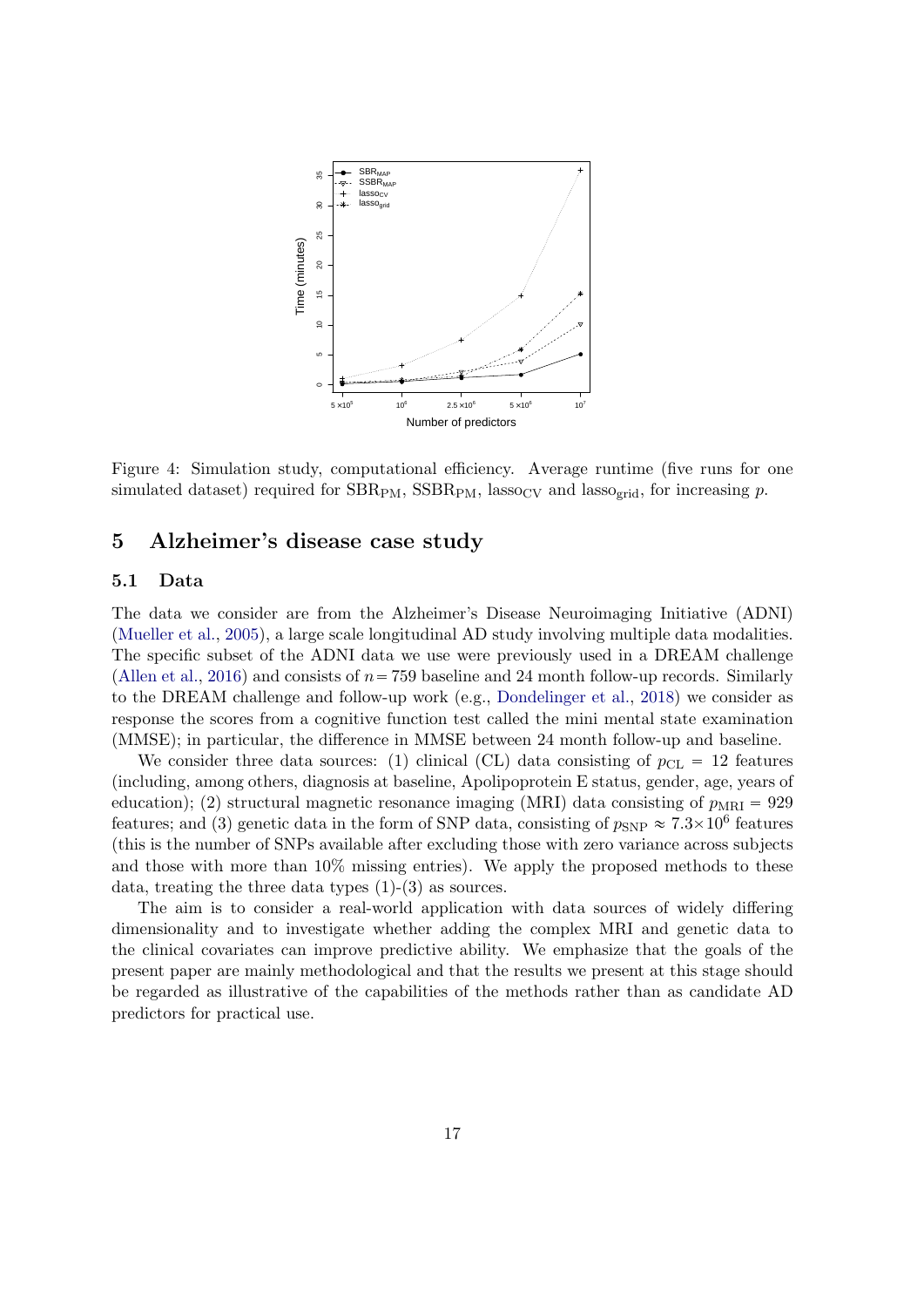#### 5.2 Results

Figure [5](#page-18-0) shows results using SBR with CV, ML, and MAP estimators applied to CL only, CL and MRI, and finally all of the data (CL, MRI and SNP). For the latter case we also show results using SSBR and cSSBR with  $f_n = \log(n)$ . Predictive performance is quantified via the correlation between predicted and observed values in held-out test data. The boxplots show the results of 10 random train/test splits (with  $n_{\text{train}} = 500$ ,  $n_{\text{test}} = 259$  in each split) annotated with the number of variables with non-zero coefficients after fitting the models in each case.

Here we see that the choice of estimator can make a difference: the results from the CV approach are notably worse when considering the CL and MRI datasets together. In this case the CV estimator does not adjust properly, since under the ML and MAP approaches we actually see that the addition of MRI features to clinical covariates improves predictions. In contrast to many studies including MRI data, here we included all available MRI features without any pre-selection. Adding the SNP features does not increase predictive accuracy further, rather it slightly worsens performance, in line with previous work suggesting that genetic data is not helpful when clinical covariates are already available [\(Allen et al.,](#page-21-10) [2016\)](#page-21-10). Notably,  $SSBR<sub>PM</sub>$  yields almost the same predictive accuracy as the regressions that do not include the SNP matrix at all; this is because the sparsified analyses are able to set all SNP coefficients to exactly zero. More generally, the excess risk (over CL and MRI alone) is relatively small in magnitude, despite the vast number of additional covariates. This is due to the fact that the models have a separate tuning parameter for each data source and are therefore able to effectively "switch off" this source, while continuing to regularize the other covariates via source-specific penalties. In addition,  $\text{cSSBR}_{\text{PM}}$  provides identical predictions with  $SSBR<sub>PM</sub>$  whilst employing fewer CL and MRI features.



<span id="page-18-0"></span>Figure 5: Alzheimer's disease case study, predictive performance. Correlations between predictions and held-out test data from 10 random splits with  $n_{\text{train}} = 500$  and  $n_{\text{test}} = 259$  under SBR, SSBR and cSSBR using the CV (left), ML (center) and MAP (right) estimators.

All penalties were estimated directly from the data and not pre-specified in any way. To further investigate source-specific penalization, in Figure [6](#page-19-1) we show boxplots of the sourcespecific  $-\log \hat{\lambda}_k$  values (when we consider all three sources together), for  $k = \{CL, MRI, SNP\}$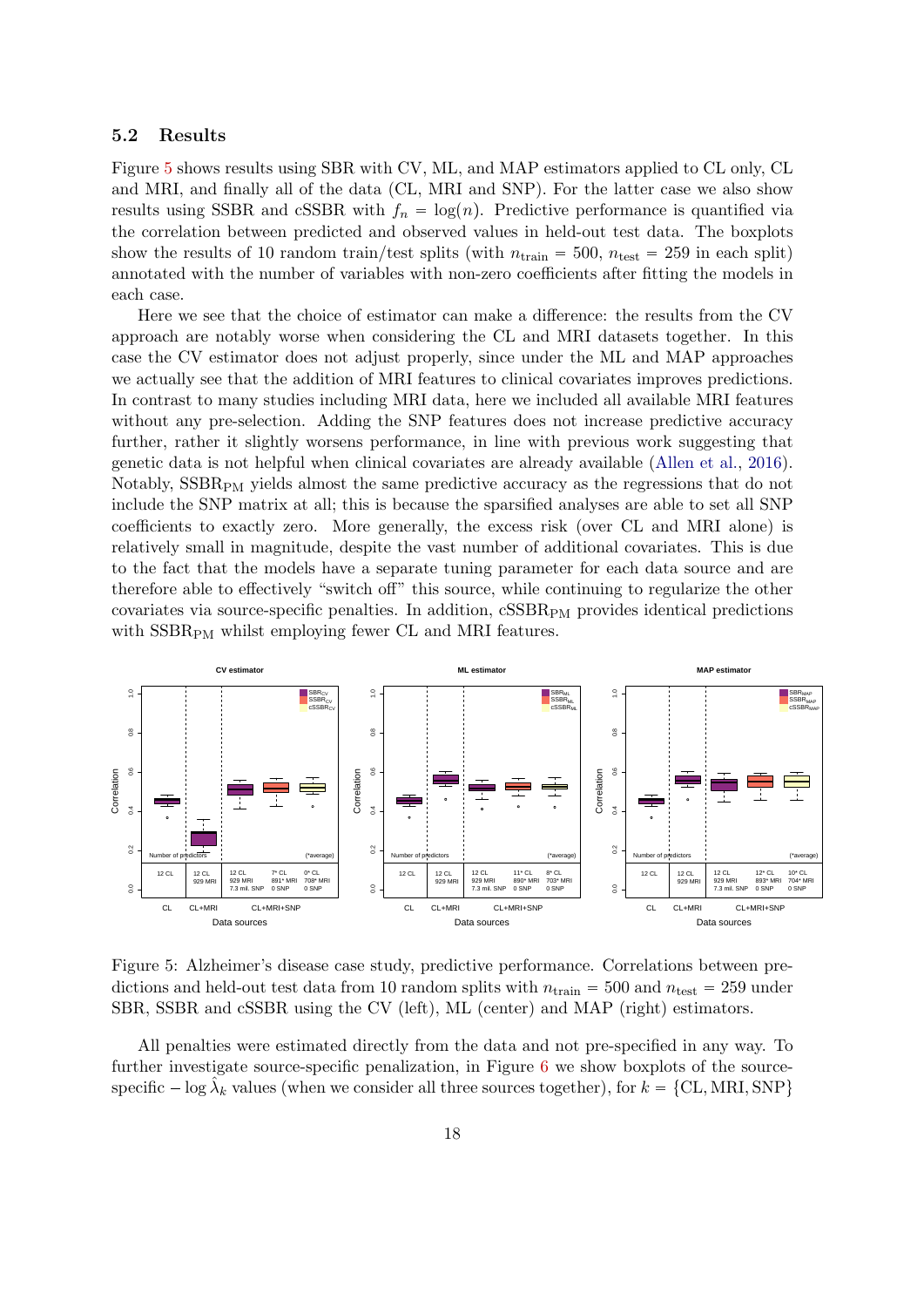

<span id="page-19-1"></span>Figure 6: Alzheimer's disease case study, estimated shrinkage levels. Boxplots show sourcespecific  $-\log \hat{\lambda}$  values versus training sample size using the SBR methods with CV (left), ML (middle) and MAP (right) estimation of shrinkage levels.

and  $n_{\text{train}} = \{100, 250, 500\}$ . Under the CV/ML estimators the MRI dataset is penalized less in comparison to the other two, while under the MAP estimator it is the CL dataset which appears to be the most important. This seems to explain the slight differences between the methods (and their sparse extensions) observed in Figure [5](#page-18-0) with respect to predictive accuracy when including all sources.

A referee suggested including results from classical ridge for the combined CL, MRI and SNP analysis. Due to computational considerations arising from the need to handle the large matrices (unlike in our method, classical ridge cannot decompose the problem) we consider a variant of the problem above with a random subset of half of the SNP variables. Results (again from 10 train/test splits) obtained from 5-fold CV using glmnet indicate poor predictive performance; the resulting average correlation is 0.14 (standard deviation of 0.05). This result provides an empirical example of the benefit of source-specific penalization.

## <span id="page-19-0"></span>6 Discussion

The aim of this paper was to introduce a framework for high-dimensional regression using multiple data sources that allows efficient and fast computations in the wide data, very large p setting. We introduced SBR, a generalized ridge-type model which can be particularly effective for prediction in the aforementioned setting. We further proposed sparse extensions (SSBR), including a general solution scalable to moderately large p and a relaxed solution scalable to very large p.

Concerning the three EB estimators (CV/ML/MAP), our empirical results suggest that the choice of estimator can affect predictive performance. Specifically, in the case study results under CV were worse for the combined clinical/MRI analysis, likely due to the variance of the CV risk estimate. Overall, using the MAP estimator resulted in better predictive performance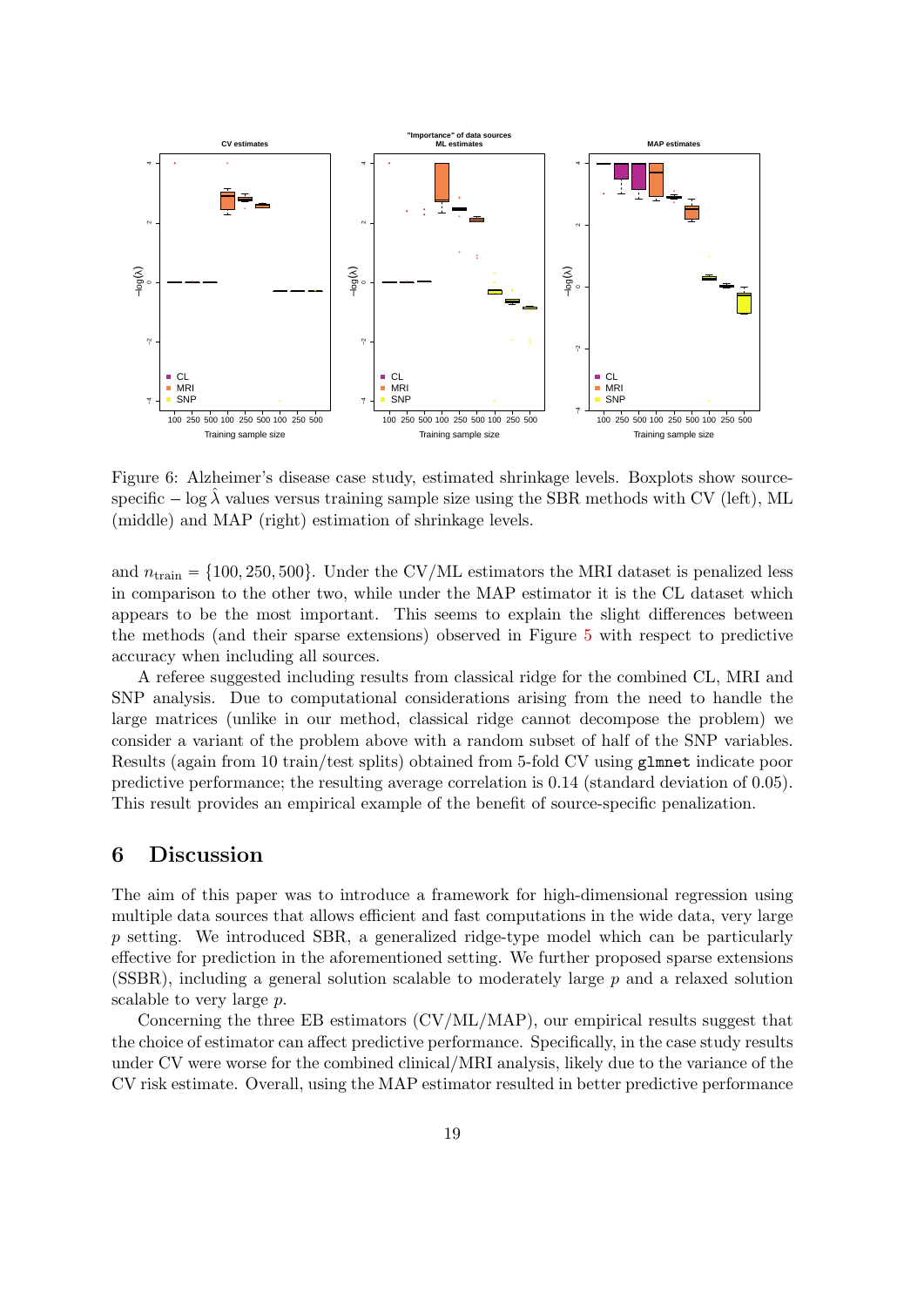both in the simulation study and in the case study; therefore, we recommend using this approach as the default option. With respect to the sparse solutions, we mainly focused on the relaxed SSBR approaches, demonstrating that they show potential for achieving similar predictive performance to SBR but with explicit sparsity. In addition, using some control for the effect of sample size on sparsity seems desirable as it can lead to enhanced sparsity with no loss in terms of prediction.

It is worth nothing that the proposed sparsification approach based on the KL divergence is quite general in the sense that it is not restricted to the use of a ridge prior which assumes independence a-priori. For example, one can consider a g-prior [\(Zellner,](#page-23-7) [1986\)](#page-23-7) when  $n > p$  or the information matrix prior [\(Gupta and Ibrahim,](#page-22-13) [2009\)](#page-22-13) when  $n < p$ . The latter approach, which is a combination of the  $q$ -prior and the ridge prior, can also be extended to incorporate multiple penalties in a manner similar to the one presented in this paper.

As a final remark, we note that this work primarily focused on predictive performance. However, we think that understanding the potential role of the methodologies presented here (and related scalable Bayesian and post-processing methods) for variable selection will be an interesting direction for future work.

## Acknowledgments

We would like to thank the editor and anonymous referees for their constructive remarks and suggestions. Furthermore, we want to thank Rajen Shah for his insights into the equivalent representation of the general sparse solution and Heather Cordell for input on the genetic data.

Data collection and sharing for the Alzheimers data application was funded by the Alzheimers Disease Neuroimaging Initiative (ADNI) (National Institutes of Health Grant U01 AG024904) and DOD ADNI (Department of Defense award number W81XWH-12-2-0012). ADNI is funded by the National Institute on Aging, the National Institute of Biomedical Imaging and Bioengineering, and through generous contributions from the following: AbbVie, Alzheimers Association; Alzheimers Drug Discovery Foundation; Araclon Biotech; BioClinica, Inc.; Biogen; Bristol-Myers Squibb Company; CereSpir, Inc.; Cogstate;Eisai Inc.; Elan Pharmaceuticals, Inc.; Eli Lilly and Company; EuroImmun; F. Hoffmann–La Roche Ltd and its affiliated company Genentech, Inc.; Fujirebio; GE Healthcare; IXICO Ltd.; Janssen Alzheimer Immunotherapy Research & Development, LLC.; Johnson & Johnson Pharmaceutical Research & Development LLC.; Lumosity; Lundbeck; Merck & Co., Inc.; Meso Scale Diagnostics, LLC.; NeuroRx Research; Neurotrack Technologies; Novartis Pharmaceuticals Corporation; Pfizer Inc.; Piramal Imaging; Servier; Takeda Pharmaceutical Company; and Transition Therapeutics. The Canadian Institutes of Health Research is providing funds to support ADNI clinical sites in Canada. Private sector contributions are facilitated by the Foundation for the National Institutes of Health (www.fnih.org). The grantee organization is the Northern California Institute for Research and Education, and the study is coordinated by the Alzheimers Therapeutic Research Institute at the University of Southern California. ADNI data are disseminated by the Laboratory for Neuro Imaging at the University of Southern California.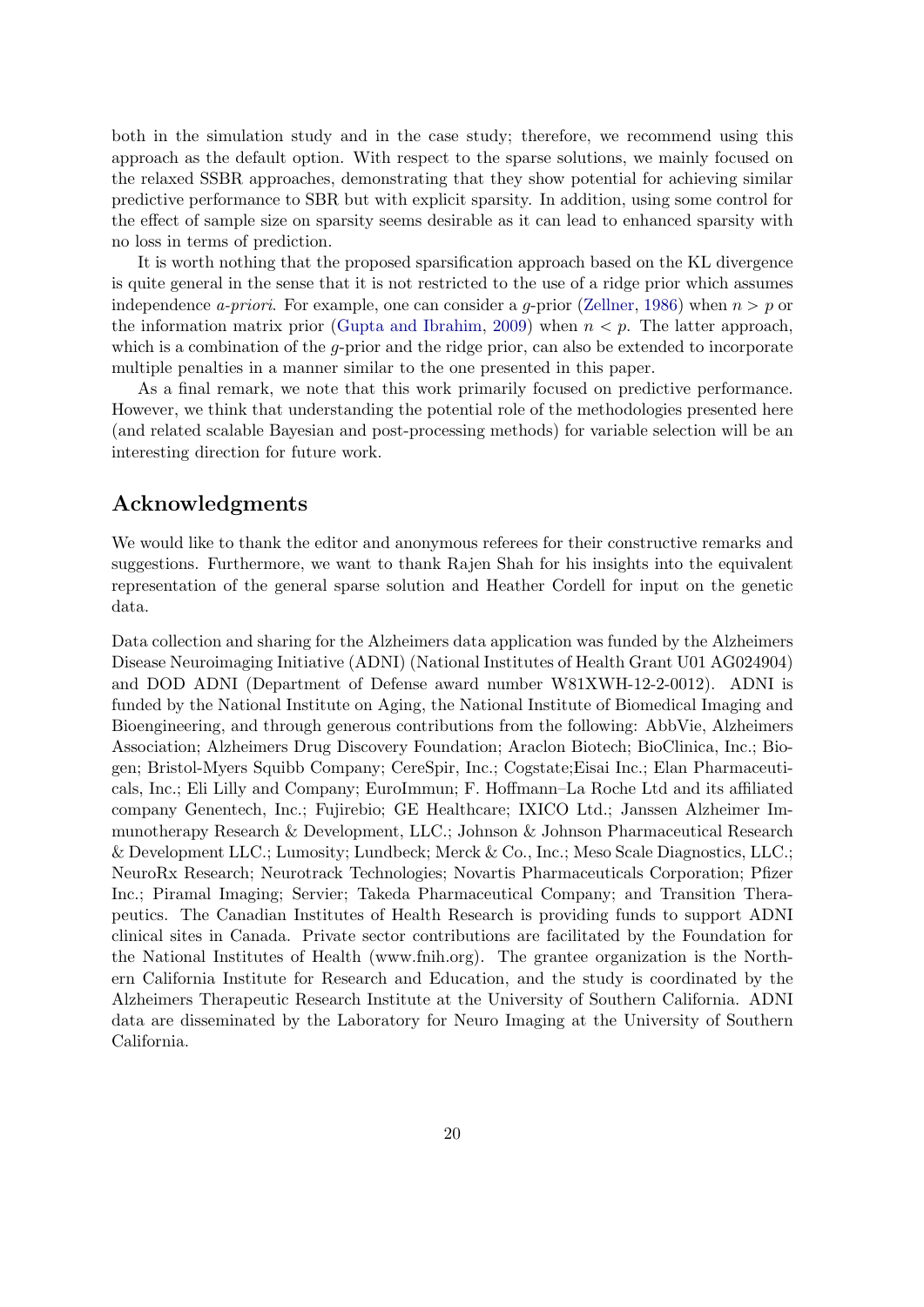## Supplementary materials

- **Appendices:** Mathematical derivations related to Eqs.  $(4)$ ,  $(7)$ ,  $(9)$ ,  $(11)$ ,  $(17)$  and  $(19)$  and additional results from Section 4 (see below).
- R package and code: Package sbr is available at <https://github.com/kperrakis/sbr>. (R installable files and documentation pdf file). Reproducible code for the simulation study of Section 4 available at [https://github.com/kperrakis/sbr/tree/master/](https://github.com/kperrakis/sbr/tree/master/simulation_paper) [simulation\\_paper](https://github.com/kperrakis/sbr/tree/master/simulation_paper) (Rdata and R files).

## References

- <span id="page-21-10"></span>Allen, G., Amoroso, N., Anghel, C., Balagurusamy, V., Bare, C., Beaton, D. et al. (2016), 'Crowdsourced estimation of cognitive decline and resilience in Alzheimer's disease', Alzheimer's and Dementia 12, 645–653.
- <span id="page-21-6"></span>Antoniadis, A. and Fan, J. (2001), 'Regularization of wavelet approximations', Journal of the American Statistical Association 96, 939–967.
- <span id="page-21-2"></span>Armagan, A., Dunson, D. and Lee, J. (2013), 'Generalized double Pareto shrinkage', Statistica Sinica 23, 119–143.
- <span id="page-21-7"></span>Aseervatham, S., Antoniadis, A., Gaussier, E., Burlet, M. and Denneulin, Y. (2011), 'A sparse version of the ridge logistic regression for large-scale text categorization', Pattern Recognition Letters 32, 101–106.
- <span id="page-21-5"></span>Balakrishnan, S. and Madigan, D. (2010), Priors on the variance in sparse Bayesian learning: the demi-Bayesian lasso, In Frontiers of Statistical Decision Making and Bayesian Analysis: In Honor of James O. Berger, M.-H. Chen, P. Muller, D. Sun, and K. Ye (eds.), Springer Science amd Business Media, pp. 346–359.
- <span id="page-21-9"></span>Bishop, C. (2006), Pattern Recognition and Machine Learning, Information Science and Statistics, Springer-Verlag, New York.
- <span id="page-21-4"></span>Bondell, H. and Reich, B. J. (2012), 'Consistent high-dimensional Bayesian variable selection via penalized credible regions', Journal of the American Statistical Association 107, 1610– 1624.
- <span id="page-21-8"></span>Botev, Z., L'Ecuyer, P. and Tuffin, B. (2013), 'Markov chain importance sampling with applications to rare event probability estimation', Statistics and Computing 23, 271–285.
- <span id="page-21-1"></span>Carvalho, C., Polson, N. and Scott, J. (2010), 'The horseshoe estimator for sparse signal', Biometrika 97, 465–480.
- <span id="page-21-3"></span>Dondelinger, F., Mukherjee, S. and the Alzheimer's Disease Neuroimaging Initiative (2018), 'The joint lasso: high-dimensional regression for group structured data', Biostatistics . (forthcoming).
- <span id="page-21-0"></span>Fan, J. and Li, R. (2001), 'Variable selection via nonconcave penalized likelihood and its oracle properties', Journal of the American Statistical Association 96(456), 1348–1360.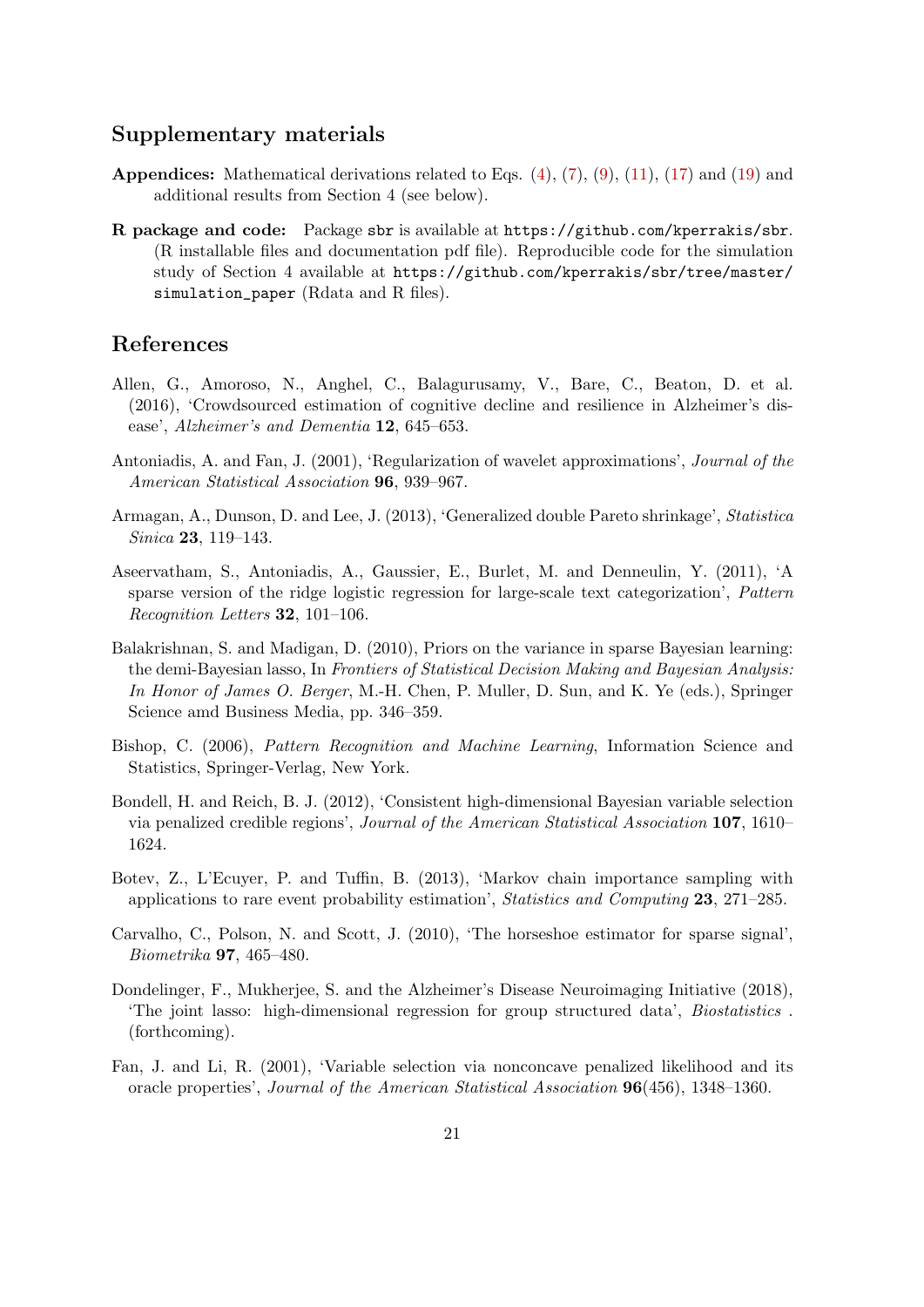- <span id="page-22-3"></span>Griffin, J. E. and Brown, P. J. (2010), 'Inference with normal-gamma prior distributions in regression problems', Bayesian Analysis 5, 171–188.
- <span id="page-22-13"></span>Gupta, M. and Ibrahim, J. G. (2009), 'An information matrix prior for Bayesian analysis in generalized linear models with high dimensional data', Statistica Sinica 19, 1641–1663.
- <span id="page-22-5"></span>Hahn, P. and Carvalho, C. (2015), 'Decoupled shrinkage and selection in Bayesian linear models: A posterior summary perspective', Journal of the American Statistical Association 110, 435–448.
- <span id="page-22-2"></span>Hans, C. (2010), 'Model uncertainty and variable selection in Bayesian lasso regression', Statistics and Computing 20, 221–229.
- <span id="page-22-14"></span>Harville, D. (1997), Matrix Algebra From a Statistician's Perspective, Springer, New York, USA.
- <span id="page-22-4"></span>Huang, J., Breheny, P. and Ma, S. (2012), 'A selective review of group selection in highdimensional models', Statistical Science 27, 481–499.
- <span id="page-22-0"></span>Kyung, M., Gill, J., Ghosh, M. and Casella, G. (2010), 'Penalized regression, standard errors, and Bayesian lassos', Bayesian Analysis 5, 369–412.
- <span id="page-22-7"></span>Lykou, A. and Ntzoufras, I. (2013), 'On Bayesian lasso variable selection and the specification of the shrinkage parameter', Statistics and Computing 23, 361–390.
- <span id="page-22-11"></span>Mackay, T., Richards, S., Stone, E., Barbadilla, A., Ayroles, J., Zhu, D. et al. (2012), 'The Drosophila melanogaster Genetic Reference Panel', Nature 482, 173–178.
- <span id="page-22-15"></span>Meijer, R. (2010), Efficient Approximate Leave-One-Out Cross-Validation for Ridge and Lasso, Master's thesis, Bioinformatics track, Delft University of Technology, available at [https://repository.tudelft.nl/islandora/object/uuid:](https://repository.tudelft.nl/islandora/object/uuid:d9b5456d-722a-401d-9f1a-c530c46d6491/datastream/OBJ/download.) [d9b5456d-722a-401d-9f1a-c530c46d6491/datastream/OBJ/download.](https://repository.tudelft.nl/islandora/object/uuid:d9b5456d-722a-401d-9f1a-c530c46d6491/datastream/OBJ/download.)
- <span id="page-22-12"></span>Mineo, A. (2003), 'On the estimation of the structure parameter of a normal distribution of order p', Statistica 63, 109–122.
- <span id="page-22-10"></span>Minka, T. (2001), 'Expectation Propagation for Approximate Bayesian Inference', in Proceedings of the Seventeenth Conference on Uncertainty in Artificial Intelligence , pp. 362–369.
- <span id="page-22-6"></span>Mueller, S., Weiner, M., Thal, L., Petersen, R., Jack, C., Jagust, W. et al. (2005), 'Ways toward an early diagnosis in Alzheimer's disease: the Alzheimer's Disease Neuroimaging Initiative (ADNI)', Alzheimer's and Dementia 1, 55–66.
- <span id="page-22-1"></span>Park, T. and Casella, G. (2008), 'The Bayesian lasso', Journal of the American Statistical Association 103, 681–686.
- <span id="page-22-9"></span>Perrakis, K., Ntzoufras, I. and Tsionas, E. (2014), 'On the use of marginal posteriors in marginal likelihood estimation via importance sampling', Computational Statistics and Data Analysis **77**, 54–69.
- <span id="page-22-8"></span>R Core Team (2019), R: A Language and Environment for Statistical Computing, R Foundation for Statistical Computing, Vienna, Austria. URL <http://www.R-project.org/>.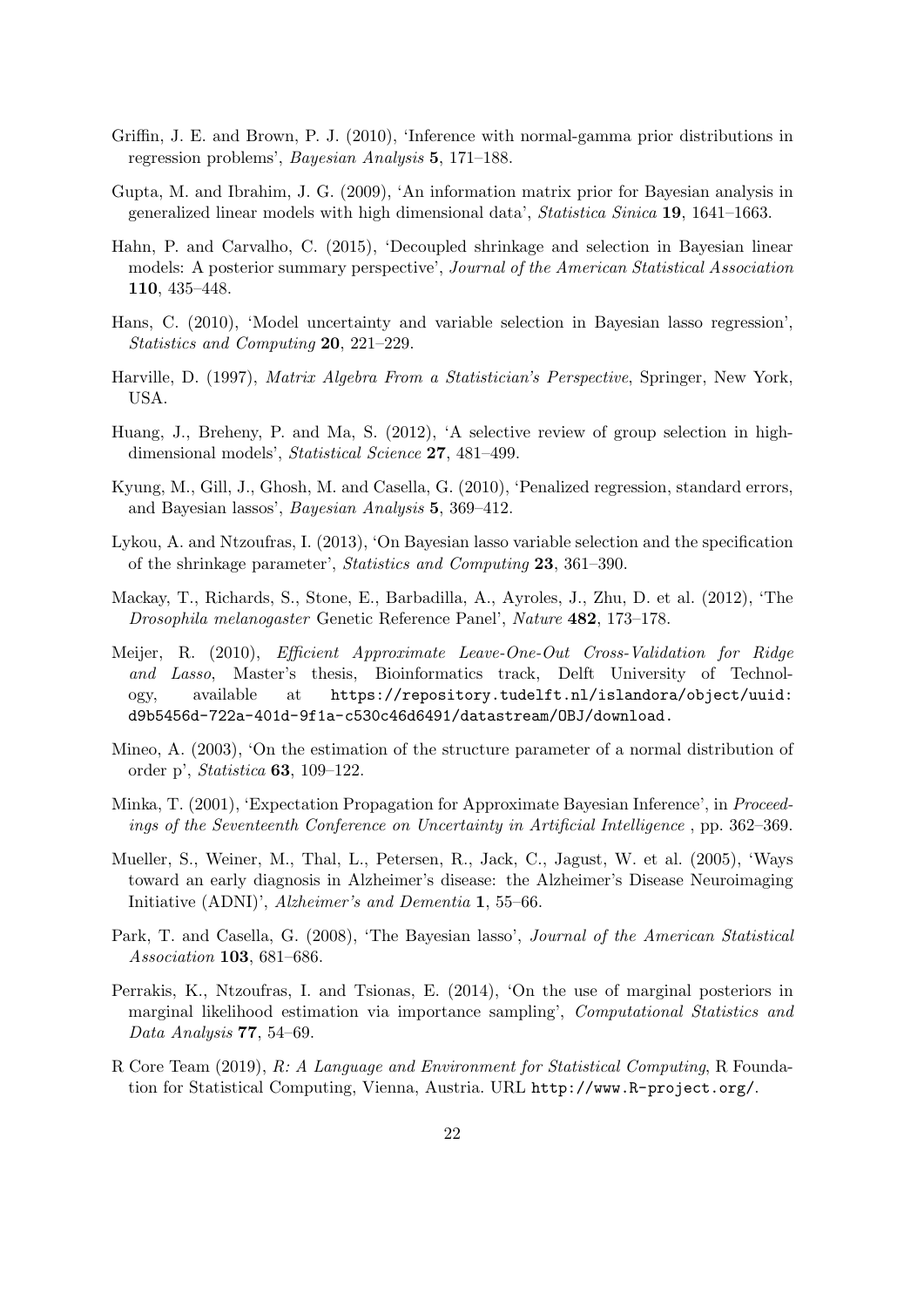- <span id="page-23-5"></span>Simon, N., Friedman, J., Hastie, T. and Tibshirani, R. (2013), 'A sparse-group lasso', Journal of Computational and Graphical Statistics 22, 231–245.
- <span id="page-23-0"></span>Tibshirani, R. (1996), 'Regression shrinkage and selection via the lasso', Journal of the Royal Statistical Society B 58, 267–288.
- <span id="page-23-1"></span>Tibshirani, R., Saunders, M., Rosset, S., Zhu, J. and Knight, K. (2005), 'Sparsity and smoothness via the fused lasso', Journal of the Royal Statistical Society B 67, 91–108.
- <span id="page-23-4"></span>Yuan, M. and Lin, Y. (2005), 'Efficient empirical Bayes variable selection and estimation in linear models', Journal of the American Statistical Association 100, 1215–1225.
- <span id="page-23-2"></span>Yuan, M. and Lin, Y. (2006), 'Model selection and estimation in regression with grouped variables', Journal of the Royal Statistical Society B 68, 49–67.
- <span id="page-23-7"></span>Zellner, A. (1986), On assessing prior distributions and Bayesian regression analysis using g-prior distributions, in P. Goel and A. Zellner, eds, 'Bayesian Inference and Decision Techniques: Essays in Honor of Bruno de Finetti', North-Holland, Amsterdam, pp. 233– 243.
- <span id="page-23-6"></span>Zou, H. (2006), 'The adaptive lasso and its oracle properties', Journal of the American Statistical Association 101, 1418–1429.
- <span id="page-23-3"></span>Zou, J. and Hastie, T. (2005), 'Regularization and variable selection via the elastic net', Journal of the Royal Statistical Society Series B 67, 301–320.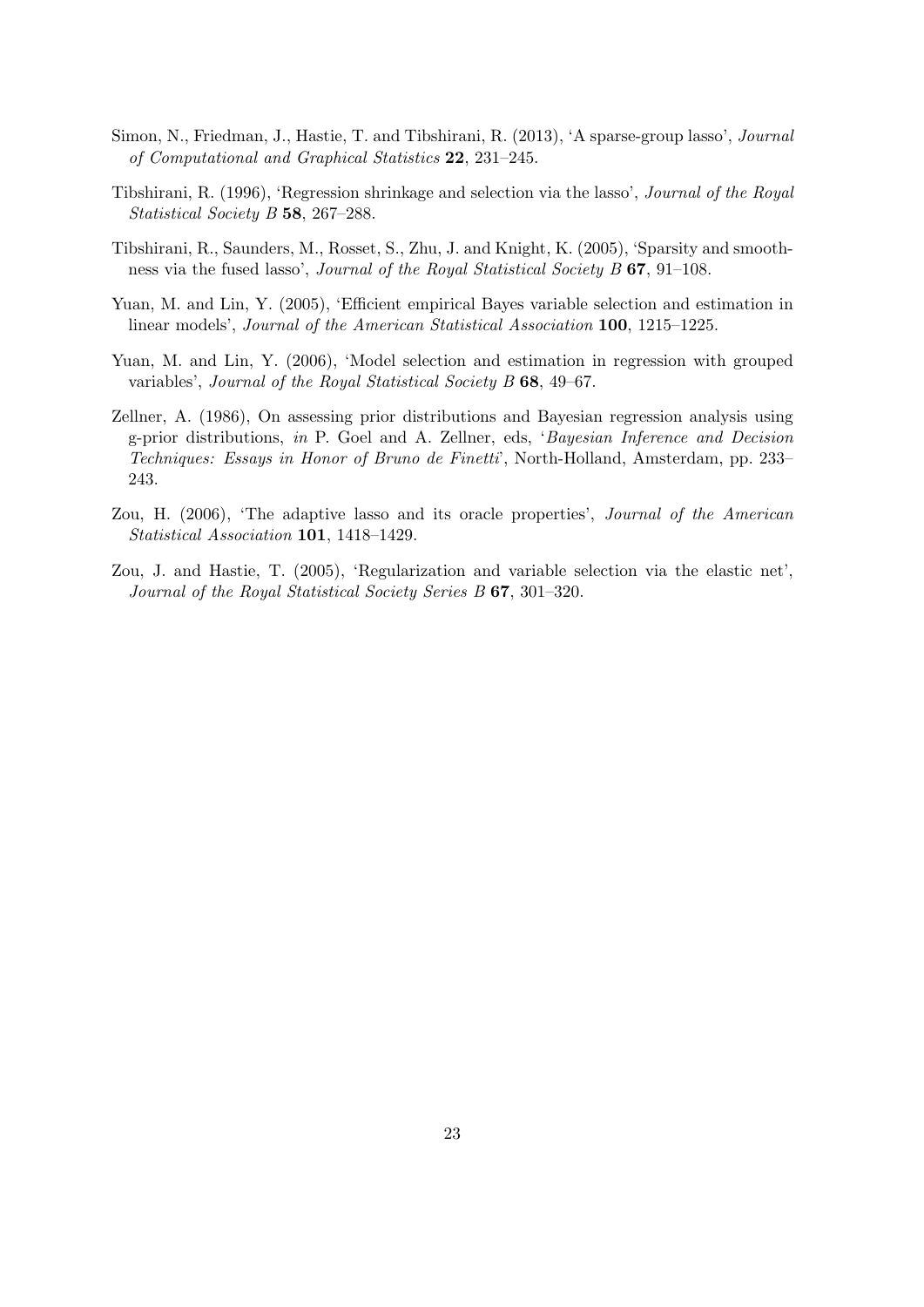## Appendices

# <span id="page-24-0"></span>A Computation of  $\Sigma_{\beta}$ ,  $\hat{\beta}$  and b

For the derivation of the posterior mode and covariance matrix in Eqs. [\(4\)](#page-4-1) and [\(7\)](#page-5-0), in the main paper, we use Woodbury's matrix identity [\(Harville,](#page-22-14) [1997,](#page-22-14) p.424). Specifically, we have that

<span id="page-24-1"></span>
$$
\Sigma_{\beta} = (\mathbf{\Lambda} + \mathbf{X}^{T} \mathbf{X})^{-1}
$$
  
=  $\mathbf{\Lambda}^{-1} - \mathbf{\Lambda}^{-1} \mathbf{X}^{T} (\mathbf{I}_{n} + \mathbf{X} \mathbf{\Lambda}^{-1} \mathbf{X}^{T})^{-1} \mathbf{X} \mathbf{\Lambda}^{-1}$   
=  $\mathbf{\Lambda}^{-1} [\mathbf{I}_{p} - \mathbf{X}^{T} (\mathbf{I}_{n} + \mathbf{X} \mathbf{\Lambda}^{-1} \mathbf{X}^{T})^{-1} \mathbf{X} \mathbf{\Lambda}^{-1}],$  (A.1)

so that

$$
\hat{\boldsymbol{\beta}} = \boldsymbol{\Sigma}_{\boldsymbol{\beta}} \mathbf{X}^T \mathbf{y}
$$
\n
$$
= \boldsymbol{\Lambda}^{-1} [\boldsymbol{I}_p - \mathbf{X}^T (\boldsymbol{I}_n + \mathbf{X} \boldsymbol{\Lambda}^{-1} \mathbf{X}^T)^{-1} \mathbf{X} \boldsymbol{\Lambda}^{-1}] \mathbf{X}^T \mathbf{y}
$$
\n
$$
= \boldsymbol{\Lambda}^{-1} [\mathbf{X}^T \mathbf{y} - \mathbf{X}^T (\boldsymbol{I}_n + \mathbf{X} \boldsymbol{\Lambda}^{-1} \mathbf{X}^T)^{-1} \mathbf{X} \boldsymbol{\Lambda}^{-1} \mathbf{X}^T \mathbf{y}]
$$
\n
$$
= \boldsymbol{\Lambda}^{-1} \mathbf{X}^T [\mathbf{y} - (\boldsymbol{I}_n + \mathbf{X} \boldsymbol{\Lambda}^{-1} \mathbf{X}^T)^{-1} \mathbf{X} \boldsymbol{\Lambda}^{-1} \mathbf{X}^T \mathbf{y}]. \tag{A.2}
$$

For  $\Lambda$  as defined in Section 2.2 it holds that  $\mathbf{X}\Lambda^{-1}\mathbf{X}^T = \sum_{k=1}^K \lambda_k^{-1}\mathbf{X}_k\mathbf{X}_k^T = \mathbf{G}_{\lambda}$ , thus, leading to [\(4\)](#page-4-1) and [\(7\)](#page-5-0).

The scale parameter b of the posterior of  $\sigma^2$ , which is given in Eq. [\(9\)](#page-5-1), is derived as follows. From standard results on the conjugate normal linear model and  $(A.1)$ ,  $(A.2)$  we have that

<span id="page-24-4"></span><span id="page-24-2"></span>
$$
b = \frac{1}{2} (\mathbf{y}^T \mathbf{y} - \hat{\boldsymbol{\beta}}^T \mathbf{\Sigma}_{\boldsymbol{\beta}}^{-1} \hat{\boldsymbol{\beta}})
$$
  
=  $\frac{1}{2} \mathbf{y}^T (\mathbf{I}_n - \mathbf{X} (\boldsymbol{\Lambda} + \mathbf{X}^T \mathbf{X})^{-1} \mathbf{X}^T) \mathbf{y}.$  (A.3)

Now  $\mathbf{H}_{\lambda} = \mathbf{X}(\mathbf{\Lambda} + \mathbf{X}^T\mathbf{X})^{-1}\mathbf{X}^T$  is the "hat" matrix in ridge regression, note however it is not idempotent  $(\mathbf{H}_{\lambda}^2 \neq \mathbf{H}_{\lambda})$ . From  $(A.1)$  we have

$$
\mathbf{H}_{\lambda} = \mathbf{X} \Big[ \mathbf{\Lambda}^{-1} - \mathbf{\Lambda}^{-1} \mathbf{X}^{T} (\mathbf{I}_{n} + \mathbf{X} \mathbf{\Lambda}^{-1} \mathbf{X}^{T})^{-1} \mathbf{X} \mathbf{\Lambda}^{-1} \Big] \mathbf{X}^{T}
$$
\n
$$
= \mathbf{X} \mathbf{\Lambda}^{-1} \mathbf{X}^{T} - \mathbf{X} \mathbf{\Lambda}^{-1} \mathbf{X}^{T} (\mathbf{I}_{n} + \mathbf{X} \mathbf{\Lambda}^{-1} \mathbf{X}^{T})^{-1} \mathbf{X} \mathbf{\Lambda}^{-1} \mathbf{X}^{T}
$$
\n
$$
= \mathbf{G}_{\lambda} - \mathbf{G}_{\lambda} (\mathbf{I}_{p} + \mathbf{G}_{\lambda})^{-1} \mathbf{G}_{\lambda}
$$
\n
$$
= \Big[ \mathbf{G}_{\lambda}^{-1} + \mathbf{G}_{\lambda}^{-1} \mathbf{G}_{\lambda} (\mathbf{I}_{n} + \mathbf{G}_{\lambda} - \mathbf{G}_{\lambda} \mathbf{G}_{\lambda}^{-1} \mathbf{G}_{\lambda})^{-1} \mathbf{G}_{\lambda} \mathbf{G}_{\lambda}^{-1} \Big]^{-1} \text{ (Woodbury identity)}
$$
\n
$$
= (\mathbf{G}_{\lambda}^{-1} + \mathbf{I}_{n})^{-1}
$$
\n
$$
= \mathbf{G}_{\lambda} (\mathbf{G}_{\lambda} + \mathbf{I}_{n})^{-1}.
$$

As a result

<span id="page-24-3"></span>
$$
\mathbf{I}_n - \mathbf{H}_{\lambda} = \mathbf{I}_n - \mathbf{G}_{\lambda} (\mathbf{G}_{\lambda} + \mathbf{I}_n)^{-1}
$$
  
=  $[\mathbf{I}_n + \mathbf{G}_{\lambda} (\mathbf{G}_{\lambda} + \mathbf{I}_n - \mathbf{G}_{\lambda})^{-1}]^{-1}$  (Woodbury identity)  
=  $(\mathbf{I}_n + \mathbf{G}_{\lambda})^{-1}$ . (A.4)

So from [\(A.4\)](#page-24-3), [\(A.3\)](#page-24-4) becomes  $b = \mathbf{y}^T (\mathbf{I}_n + \mathbf{G}_{\lambda})^{-1} \mathbf{y}/2$  as presented in Eq. [\(9\)](#page-5-1) in the paper.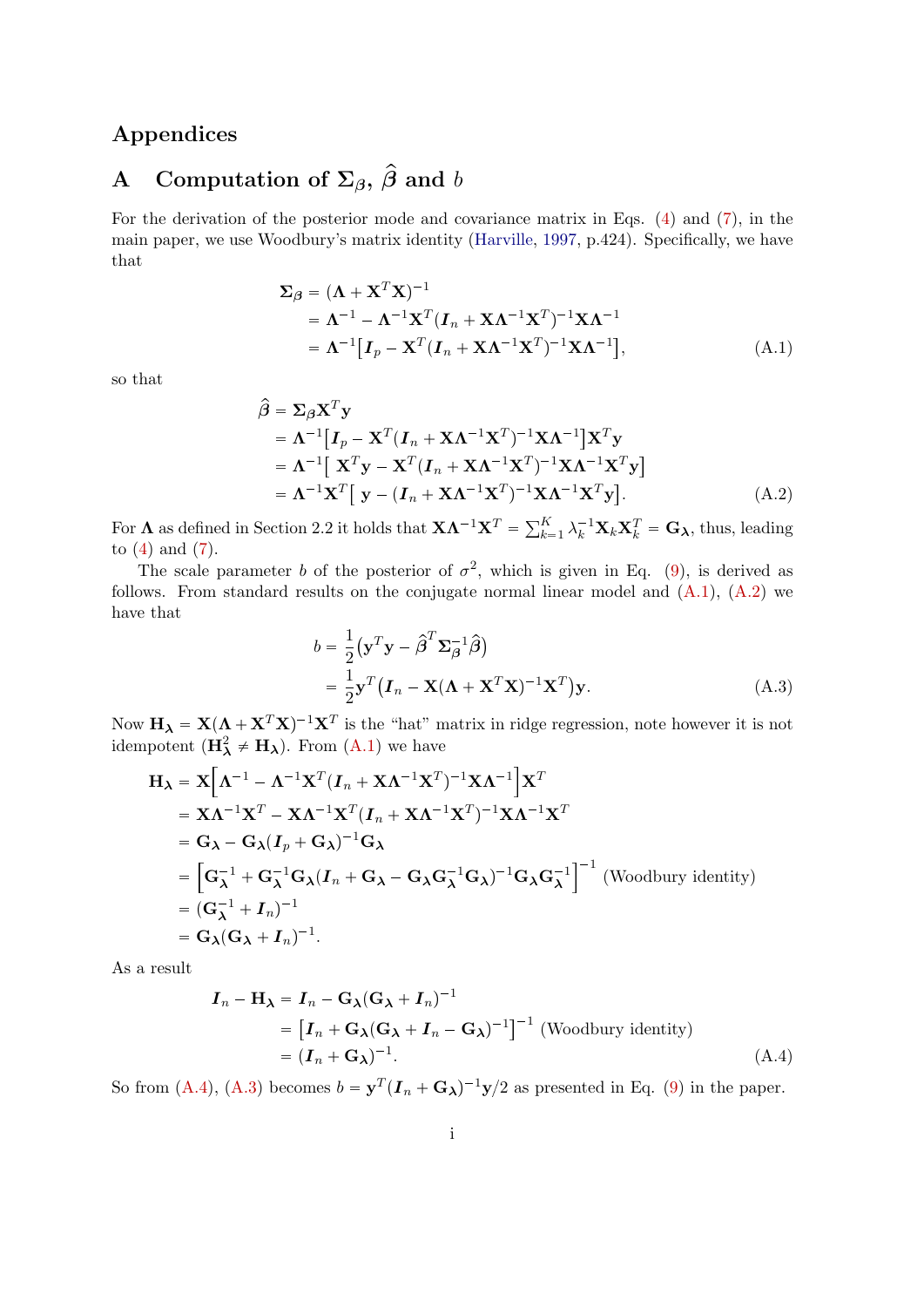## <span id="page-25-0"></span>B The leave-one-out CV estimator

The leave-one-out CV estimates are obtained via

<span id="page-25-3"></span>
$$
\underset{\lambda}{\operatorname{argmin}} \text{RSS}_{\text{CV}} = \sum_{i=1}^{n} \left( y_i - \mathbf{x}_i^T \hat{\boldsymbol{\beta}}_{\setminus i}(\lambda) \right)^2. \tag{B.1}
$$

Here  $\beta_{\setminus i}(\theta)$  is the posterior mode from the regression of  $\mathbf{y}_{\setminus i}$  (y without the *i*-th element) on  $\mathbf{X}_{\setminus i}$  (**X** without the *i*-th row). For simplicity  $\beta_{\setminus i} \equiv \beta_{\setminus i}(\lambda)$  henceforth.

First, set  $\mathbf{A} = \mathbf{\Lambda} + \mathbf{X}^T \mathbf{X}$  and observe that

<span id="page-25-1"></span>
$$
(\mathbf{\Lambda} + \mathbf{X}_{\backslash i}^T \mathbf{X}_{\backslash i})^{-1} = (\mathbf{\Lambda} + \mathbf{X}^T \mathbf{X} - \mathbf{x}_i \mathbf{x}_i^T)^{-1}
$$
  
=  $(\mathbf{A} - \mathbf{x}_i \mathbf{x}_i^T)^{-1}$   
=  $\mathbf{A}^{-1} + \frac{\mathbf{A}^{-1} \mathbf{x}_i \mathbf{x}_i^T \mathbf{A}^{-1}}{1 - \mathbf{x}_i^T \mathbf{A}^{-1} \mathbf{x}_i}.$  (B.2)

For the transition from the second to the first line we used the Sherman-Morrison formula [\(Harville,](#page-22-14) [1997,](#page-22-14) p.424). Note that  $\mathbf{x}_i^T \mathbf{A}^{-1} \mathbf{x}_i = h_{ii}$ , i.e. the *i*-th element of the main diagonal of the hat matrix  $\mathbf{H}_{\boldsymbol{\lambda}} = \mathbf{X}(\boldsymbol{\Lambda} + \mathbf{X}^T\mathbf{X})^{-1}\mathbf{X}^T$ . Since  $\hat{\boldsymbol{\beta}}_{\backslash i} = (\boldsymbol{\Lambda} + \mathbf{X}_{\backslash i}^T\mathbf{X}_{\backslash i})^{-1}\mathbf{X}_{\backslash i}^T\mathbf{y}_{\backslash i} = (\boldsymbol{\Lambda} + \mathbf{X}_{\backslash i}^T\mathbf{X}_{\backslash i})^{-1}\mathbf{X}_{\backslash i}^T\mathbf{y}_{\backslash i}$  $\mathbf{X}_{\langle i}^T \mathbf{X}_{\langle i \rangle}$  =  $( \mathbf{X}_i^T \mathbf{y} - \mathbf{x}_i y_i )$  from the result in [\(B.2\)](#page-25-1) we have

$$
\hat{\beta}_{\backslash i} = \mathbf{A}^{-1}(\mathbf{X}^{T}\mathbf{y} - \mathbf{x}_{i}y_{i}) + \frac{\mathbf{A}^{-1}\mathbf{x}_{i}\mathbf{x}_{i}^{T}\mathbf{A}^{-1}(\mathbf{X}^{T}\mathbf{y} - \mathbf{x}_{i}y_{i})}{1 - \mathbf{x}_{i}^{T}\mathbf{A}^{-1}\mathbf{x}_{i}} \n= \hat{\beta} - \frac{\mathbf{A}^{-1}\mathbf{x}_{i}y_{i}(1 - \mathbf{x}_{i}^{T}\mathbf{A}^{-1}\mathbf{x}_{i}) - \mathbf{A}^{-1}\mathbf{x}_{i}\mathbf{x}_{i}^{T}\mathbf{A}^{-1}(\mathbf{X}^{T}\mathbf{y} - \mathbf{x}_{i}y_{i})}{1 - \mathbf{x}_{i}^{T}\mathbf{A}^{-1}\mathbf{x}_{i}} \n= \hat{\beta} - \frac{\mathbf{A}^{-1}\mathbf{x}_{i}y_{i} - \mathbf{A}^{-1}\mathbf{x}_{i}y_{i}\mathbf{x}_{i}^{T}\mathbf{A}^{-1}\mathbf{x}_{i} - \mathbf{A}^{-1}\mathbf{x}_{i}\mathbf{x}_{i}^{T}\mathbf{A}^{-1}(\mathbf{X}^{T}\mathbf{y} - \mathbf{x}_{i}y_{i})}{1 - h_{ii}} \n= \hat{\beta} - \frac{\mathbf{A}^{-1}\mathbf{x}_{i}y_{i} - \mathbf{A}^{-1}\mathbf{x}_{i}\mathbf{x}_{i}^{T}\mathbf{A}^{-1}(\mathbf{x}_{i}y_{i} + \mathbf{X}^{T}\mathbf{y} - \mathbf{x}_{i}y_{i})}{1 - h_{ii}} \n= \hat{\beta} - \frac{\mathbf{A}^{-1}\mathbf{x}_{i}(y_{i} - \mathbf{x}_{i}^{T}\hat{\beta})}{1 - h_{ii}} \n= \hat{\beta} - \frac{\mathbf{A}^{-1}\mathbf{x}_{i}\varepsilon_{i}}{1 - h_{ii}}.
$$
\n(B.3)

Pluging in  $(B.3)$  in the quantity we wish to minimize in  $(B.1)$  we get

$$
\text{RSS}_{\text{CV}} = \sum_{i=1}^{n} \left( y_i - \mathbf{x}_i^T \hat{\boldsymbol{\beta}} + \frac{\mathbf{x}_i^T \mathbf{A}^{-1} \mathbf{x}_i \varepsilon_i}{1 - h_{ii}} \right)^2 = \sum_{i=1}^{n} \left( \varepsilon_i + \frac{h_{ii} \varepsilon_i}{1 - h_{ii}} \right)^2 = \sum_{i=1}^{n} \left( \frac{\varepsilon_i}{1 - h_{ii}} \right)^2.
$$

Switching to matrix notation we have

<span id="page-25-4"></span><span id="page-25-2"></span>
$$
RSS_{CV} = (\mathbf{y} - \hat{\mathbf{y}})^{T} \text{diag}(\mathbf{I}_{n} - \mathbf{H}_{\lambda})^{-2} (\mathbf{y} - \hat{\mathbf{y}})
$$
  
=  $\mathbf{y}^{T} (\mathbf{I}_{n} - \mathbf{H}_{\lambda}) \text{diag}(\mathbf{I}_{n} - \mathbf{H}_{\lambda})^{-2} (\mathbf{I}_{n} - \mathbf{H}_{\lambda}) \mathbf{y}.$  (B.4)

The derivation up to [\(B.4\)](#page-25-4) is as in [Meijer](#page-22-15) [\(2010\)](#page-22-15) who considers the OLS case. From [\(B.4\)](#page-25-4) and the result in [\(A.4\)](#page-24-3) we obtain the simpler and faster solution that is used in Eq. [\(11\)](#page-6-0) in the paper, i.e.  $RSS_{CV} = \mathbf{y}^T (\boldsymbol{I}_n + \mathbf{G}_{\boldsymbol{\lambda}})^{-1} [\text{diag}(\boldsymbol{I}_n + \mathbf{G}_{\boldsymbol{\lambda}})^{-1}]^{-2} (\boldsymbol{I}_n + \mathbf{G}_{\boldsymbol{\lambda}})^{-1} \mathbf{y}.$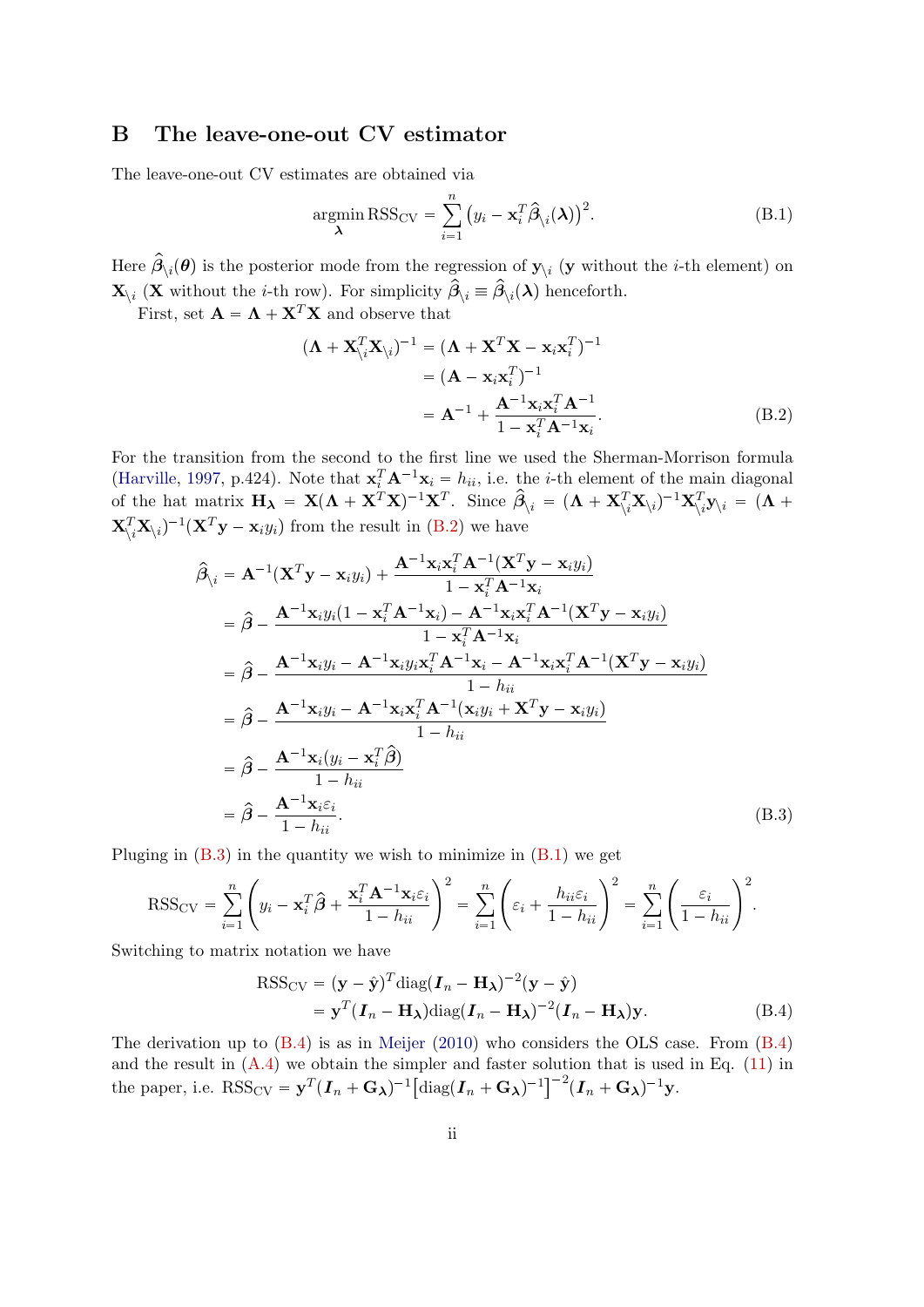## <span id="page-26-0"></span>C Derivation of the equivalent SSBR solution

Initially, it is straightforward to see that for  $\mathbf{M} = (\mathbf{I}_n + \mathbf{G}_{\lambda})^{-\frac{1}{2}} \mathbf{X} \mathbf{\Lambda}^{-\frac{1}{2}}$  we have

<span id="page-26-2"></span>
$$
\Sigma_{\beta} = \Lambda^{-1} \big[ I_p - \mathbf{X}^T (I_n + \mathbf{G}_{\lambda})^{-1} \mathbf{X} \Lambda^{-1} \big] = \Lambda^{-\frac{1}{2}} (I_p - \mathbf{M}^T \mathbf{M}) \Lambda^{-\frac{1}{2}}.
$$
 (C.1)

Thus, we are interested in simplifying  $\Sigma_{\beta}^{-1} = \Lambda^{\frac{1}{2}} (I_p - M^T M)^{-1} \Lambda^{\frac{1}{2}}$  appearing in Eq. [\(16\)](#page-8-1) that gives the SSBR solution. Let the SVD of **M** be given by  $M = UDV^T$ , where  $U \in \mathbb{R}^{n \times n}$ ,  $\mathbf{D} \in \mathbb{R}^{n \times p}$  and  $\mathbf{V} = [\mathbf{V}_1 \ \mathbf{V}_2]$  with  $\mathbf{V}_1 \in \mathbb{R}^{p \times n}$  and  $\mathbf{V}_2 \in \mathbb{R}^{p \times (p-n)}$ . Since, U and V are unitary matrices we further have that

<span id="page-26-3"></span>
$$
(\boldsymbol{I}_p - \mathbf{M}^T \mathbf{M})^{-1} = \mathbf{V} (\boldsymbol{I}_p - \mathbf{D}^2)^{-1} \mathbf{V}^T.
$$
 (C.2)

Now observe that the upper left  $n \times n$  block of  $I_p - D^2$  is diagonal with elements the squares of the singular values, while its lower  $(p-n) \times (p-n)$  block is  $I_{p-n}$  and the rest of the matrix contains only zeros. Therefore we can write  $(I_p - D^2)^{-1} = I_p + \check{D}$ , with  $\check{D}$  having non-zero entries only along the diagonal of the top left  $n \times n$  block; these are given by  $\tilde{d}_i = d_i^2/(1 - d_i^2)$ for  $i = 1, \dots, n$ , where  $d_i$  is the *i*-th singular value of **M**. Let us denote this block by  $\tilde{\mathbf{D}} \in \mathbb{R}^{n \times n}$ , then we have

<span id="page-26-4"></span>
$$
\mathbf{V}(\mathbf{I}_p - \mathbf{D}^2)^{-1}\mathbf{V}^T = \mathbf{V}(\mathbf{I}_p + \check{\mathbf{D}})\mathbf{V}^T = \mathbf{I}_p + \mathbf{V}_1\tilde{\mathbf{D}}\mathbf{V}_1^T.
$$
 (C.3)

From [\(C.1\)](#page-26-2), [\(C.2\)](#page-26-3) and [\(C.3\)](#page-26-4) we get  $\Sigma_{\beta}^{-1} = \Lambda + \Lambda^{\frac{1}{2}} V_1 \tilde{D} V_1^T \Lambda^{\frac{1}{2}}$  and it becomes clear that

$$
(\hat{\boldsymbol{\beta}} - \boldsymbol{\gamma})^T \boldsymbol{\Sigma}_{\boldsymbol{\beta}}^{-1} (\hat{\boldsymbol{\beta}} - \boldsymbol{\gamma}) = (\hat{\boldsymbol{\beta}} - \boldsymbol{\gamma})^T \boldsymbol{\Lambda} (\hat{\boldsymbol{\beta}} - \boldsymbol{\gamma}) + (\hat{\boldsymbol{\beta}} - \boldsymbol{\gamma})^T \boldsymbol{\Lambda}^{\frac{1}{2}} \mathbf{V}_1 \tilde{\mathbf{D}} \mathbf{V}_1^T \boldsymbol{\Lambda}^{\frac{1}{2}} (\hat{\boldsymbol{\beta}} - \boldsymbol{\gamma})
$$

which explains the equivalence between Eqs.  $(16)$  and  $(17)$  in the main paper.

## <span id="page-26-1"></span>D The relaxed SSBR solution

Let  $f(\gamma_j) = \frac{c_{n,\lambda}}{2} (\hat{\beta}_j - \gamma_j)^2 v_i^{-1} + \alpha |\gamma_j|$ , with  $\hat{\beta}_j \neq 0$ , and let  $\hat{\gamma}_j = \operatorname{argmin}_{\gamma_j} f(\gamma_j)$  for  $j = 1, \ldots, p$ . It is straightforward to see that

For 
$$
\hat{\beta}_j > 0
$$
:  $\forall \gamma_j \geq 0, \quad f(\gamma_j) \leq f(-\gamma_j) \Rightarrow \hat{\gamma}_j \geq 0$  (D.1)

For 
$$
\hat{\beta}_j < 0
$$
:  $\forall \gamma_j \leq 0, \quad f(\gamma_j) \leq f(-\gamma_j) \Rightarrow \hat{\gamma}_j \leq 0$  (D.2)

From [\(D.1\)](#page-26-5) and [\(D.2\)](#page-26-6) we have that  $sign(\hat{\gamma}_j) = sign(\hat{\beta}_j)$ ,  $\forall \hat{\gamma}_j \neq 0$ . In addition for  $\gamma_j \neq 0$  $f'(\gamma_j) = (\gamma_j - \hat{\beta}_j)c_{n,\boldsymbol{\lambda}}v_j^{-1} + \text{sign}(\gamma_j)\alpha$ , therefore

<span id="page-26-6"></span><span id="page-26-5"></span>
$$
f'(\hat{\gamma}_j) = 0 \Leftrightarrow \hat{\gamma}_j = \hat{\beta}_j - \text{sign}(\hat{\gamma}_j) \frac{v_j}{c_{n,\lambda}} \alpha
$$
  

$$
\Leftrightarrow \hat{\gamma}_j = \hat{\beta}_j - \text{sign}(\hat{\beta}_j) \frac{v_j}{c_{n,\lambda}} \alpha.
$$
 (D.3)

Thus, when  $\hat{\beta}_j > 0$  from [\(D.1\)](#page-26-5) and [\(D.3\)](#page-26-7) we have that

<span id="page-26-7"></span>
$$
\hat{\gamma}_j = \begin{cases} \hat{\beta}_j - \frac{v_j}{c_{n,\boldsymbol{\lambda}}} \alpha & , \text{ if } \hat{\beta}_j > \frac{v_j}{c_{n,\boldsymbol{\lambda}}} \alpha, \\ 0 & , \text{ otherwise} \end{cases}
$$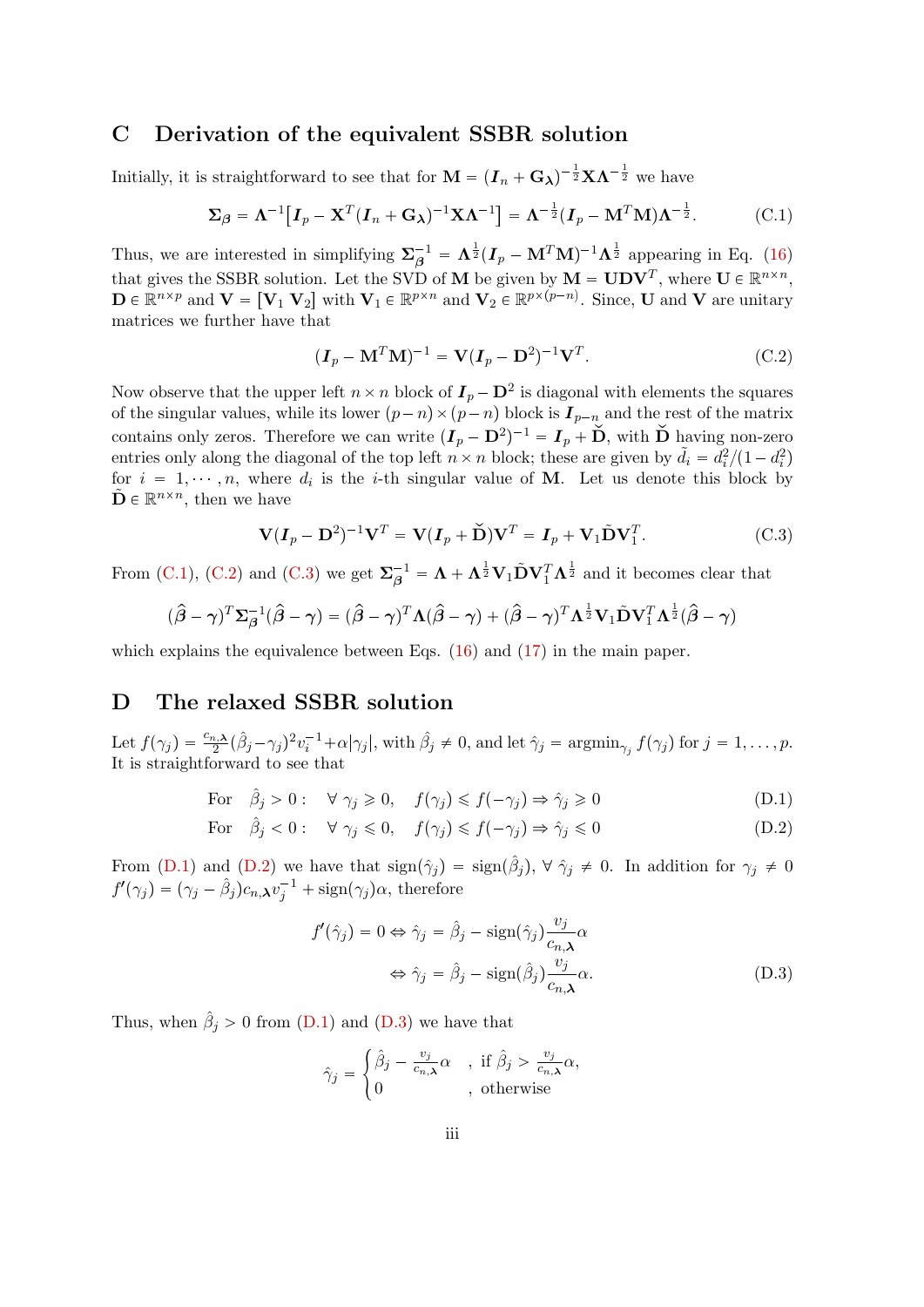and when  $\hat{\beta}_j < 0$  from [\(D.2\)](#page-26-6) and [\(D.3\)](#page-26-7) we have that

$$
\hat{\gamma}_j = \begin{cases} \hat{\beta}_j + \frac{v_j}{c_{n,\lambda}} \alpha & , \text{ if } \hat{\beta}_j < \frac{v_j}{c_{n,\lambda}} \alpha, \\ 0 & , \text{ otherwise.} \end{cases}
$$

Which concludes the proof. For  $c_{n,\lambda} = \frac{n}{q}$  $\frac{n}{q_{\lambda}}$  we obtain the solution in Eq. [\(19\)](#page-9-2) in the main paper.

## <span id="page-27-0"></span>E Further results from Section [4](#page-11-0)

Figures [E.1](#page-27-1) and [E.2](#page-28-0) show the predictive comparisons of SBR, SSBR and cSSBR under the CV and ML estimators, respectively, with ridge, lasso and elastic net (enet) for the various sparsity levels and sample sizes under consideration. The estimated  $-\log \hat{\lambda}$  under the CV and ML estimators in the low-correlation scenario are presented in Figure  $E.3$ . Table  $E.1$ summarizes the estimated sparsity leves from SSBR and cSSBR with CV and ML estimators, while Table [E.2](#page-30-1) shows the corresponding sparsity levels from lasso and enet.



<span id="page-27-1"></span>Figure E.1: Simulation study. Comparison of ridge, lasso and elastic net to SBR, SSBR and cSSBR methods under the CV estimator for the low correlation (top panels) and high correlation (bottom panels) scenarios. Each panel shows correlations between predictions and held-out test data at various training sample sizes and sparsity levels as indicated. Boxplots are over 50 sampled datasets. The total dimension  $p$  is over 100,000 with three (simulated) data sources (see text for details).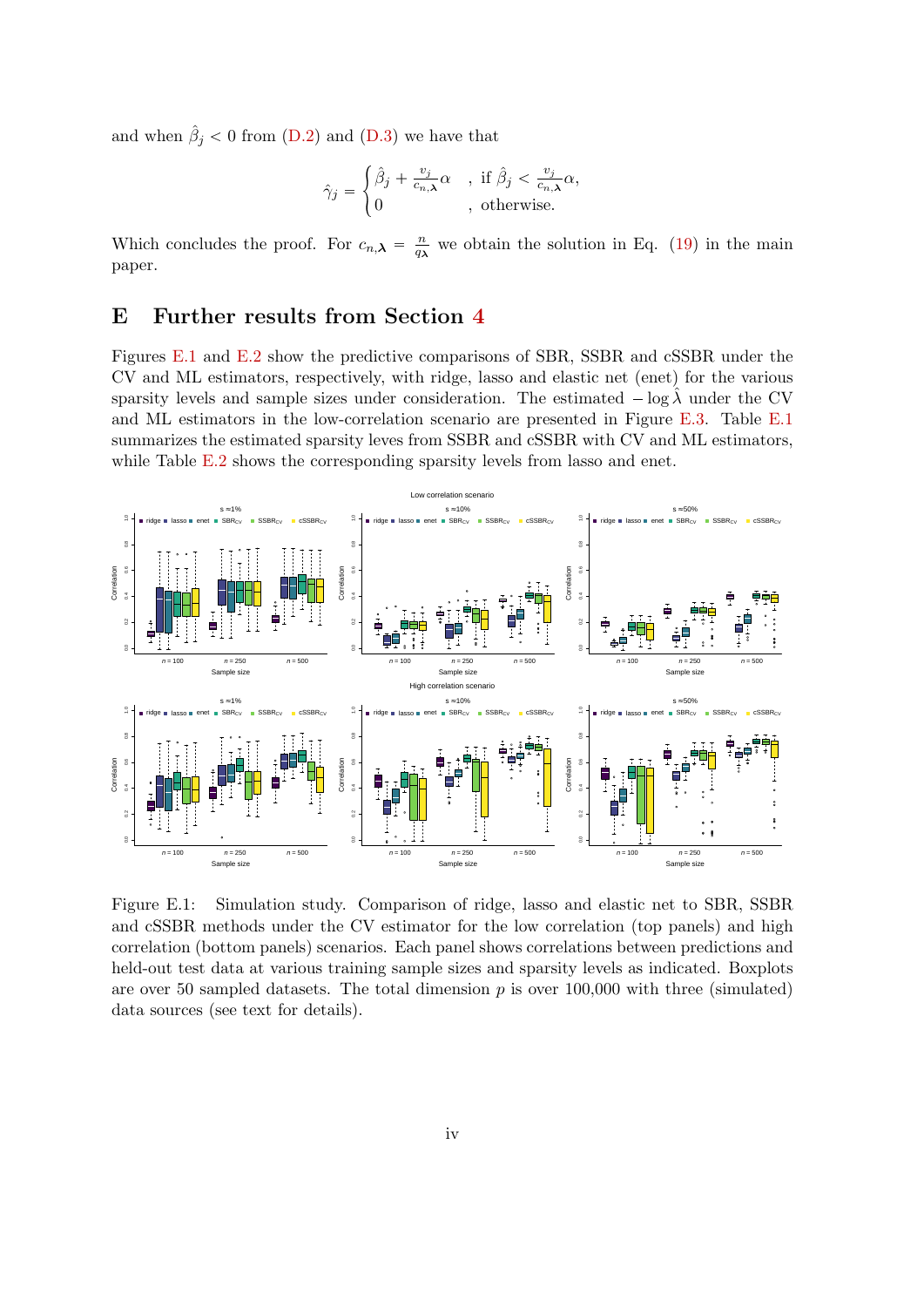

<span id="page-28-0"></span>Figure E.2: Simulation study. Comparison of ridge, lasso and elastic net to SBR, SSBR and cSSBR methods under the ML estimator for the low correlation (top panels) and high correlation (bottom panels) scenarios. Each panel shows correlations between predictions and held-out test data at various training sample sizes and sparsity levels as indicated. Boxplots are over 50 sampled datasets. The total dimension  $p$  is over 100,000 with three (simulated) data sources (see text for details).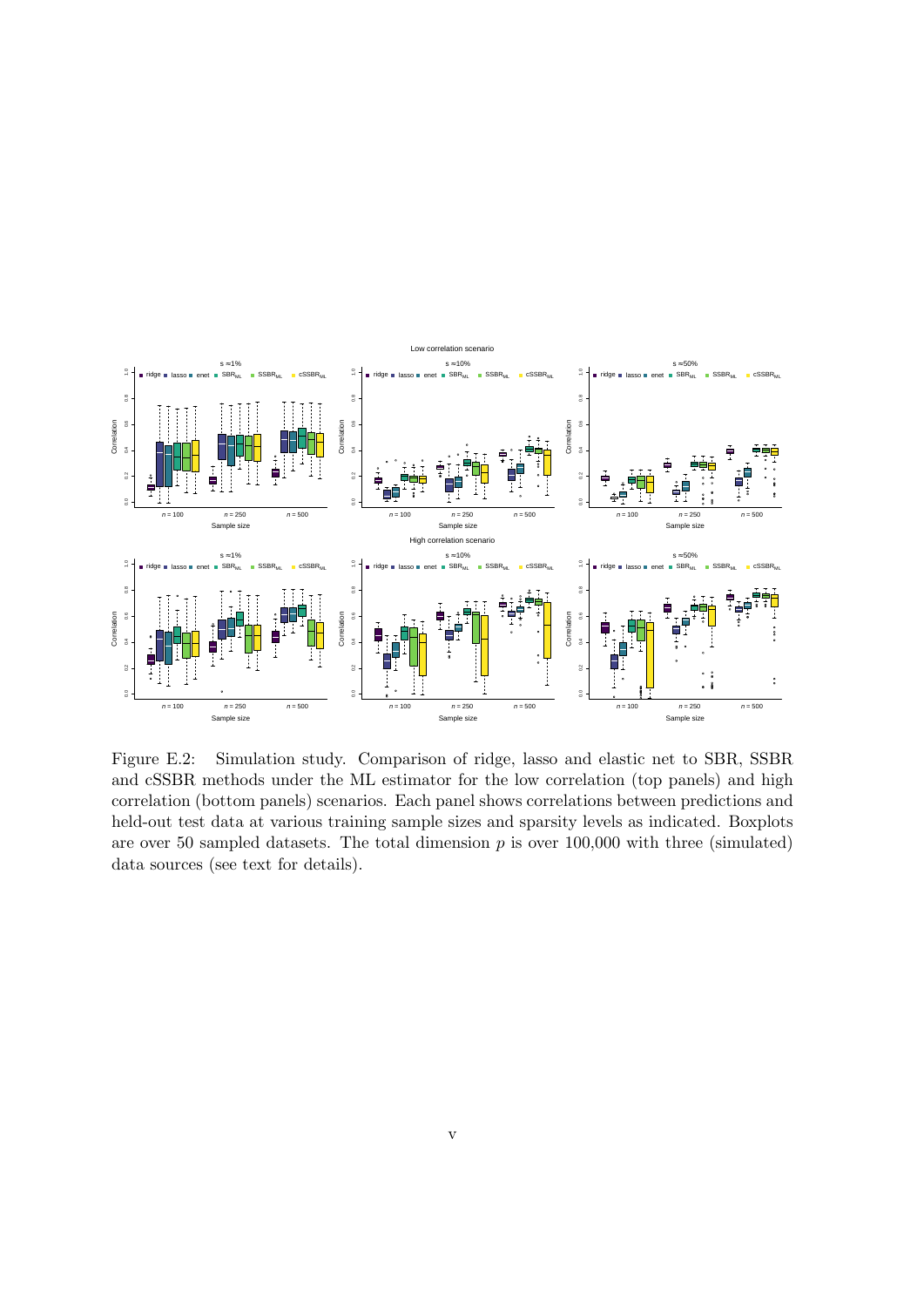

<span id="page-29-0"></span>Figure E.3: Simulation study, source-specific shrinkage levels. Boxplots showing sourcespecific  $-\log \hat{\lambda}$  values from SBR based on the CV and ML estimators in the low-correlation simulations under various levels of sparsity for  $n = 100$  (top row),  $n = 250$  (middle row) and  $n = 500$  (bottom row).